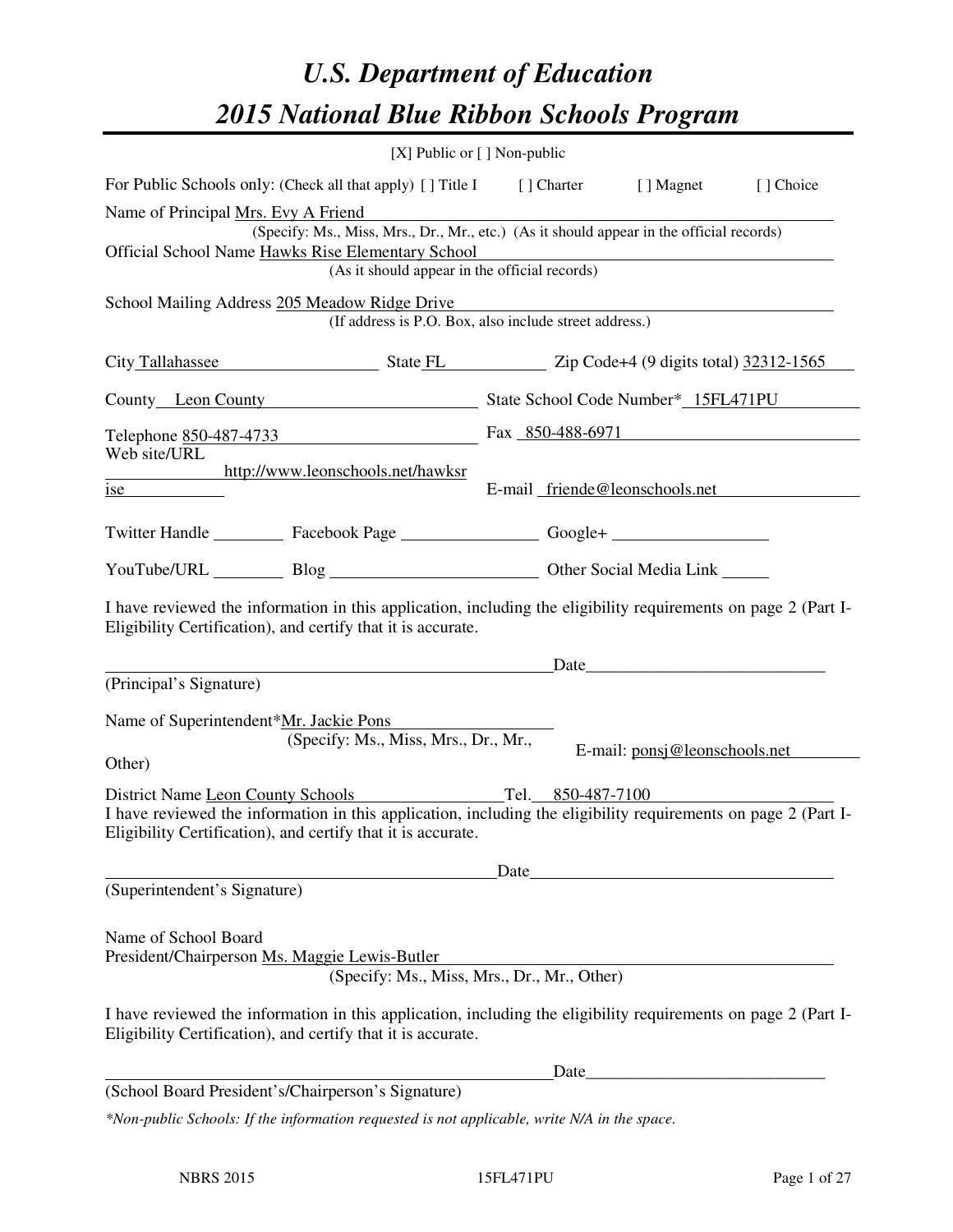#### **Include this page in the school's application as page 2.**

The signatures on the first page of this application (cover page) certify that each of the statements below, concerning the school's eligibility and compliance with U.S. Department of Education and National Blue Ribbon Schools requirements, are true and correct.

- 1. The school configuration includes one or more of grades K-12. (Schools on the same campus with one principal, even a K-12 school, must apply as an entire school.)
- 2. The school has made its Annual Measurable Objectives (AMOs) or Adequate Yearly Progress (AYP) each year for the past two years and has not been identified by the state as "persistently dangerous" within the last two years.
- 3. To meet final eligibility, a public school must meet the state's AMOs or AYP requirements in the 2014-2015 school year and be certified by the state representative. Any status appeals must be resolved at least two weeks before the awards ceremony for the school to receive the award.
- 4. If the school includes grades 7 or higher, the school must have foreign language as a part of its curriculum.
- 5. The school has been in existence for five full years, that is, from at least September 2009 and each tested grade must have been part of the school for the past three years.
- 6. The nominated school has not received the National Blue Ribbon Schools award in the past five years: 2010, 2011, 2012, 2013, or 2014.
- 7. The nominated school has no history of testing irregularities, nor have charges of irregularities been brought against the school at the time of nomination. The U.S. Department of Education reserves the right to disqualify a school's application and/or rescind a school's award if irregularities are later discovered and proven by the state.
- 8. The nominated school or district is not refusing Office of Civil Rights (OCR) access to information necessary to investigate a civil rights complaint or to conduct a district-wide compliance review.
- 9. The OCR has not issued a violation letter of findings to the school district concluding that the nominated school or the district as a whole has violated one or more of the civil rights statutes. A violation letter of findings will not be considered outstanding if OCR has accepted a corrective action plan from the district to remedy the violation.
- 10. The U.S. Department of Justice does not have a pending suit alleging that the nominated school or the school district as a whole has violated one or more of the civil rights statutes or the Constitution's equal protection clause.
- 11. There are no findings of violations of the Individuals with Disabilities Education Act in a U.S. Department of Education monitoring report that apply to the school or school district in question; or if there are such findings, the state or district has corrected, or agreed to correct, the findings.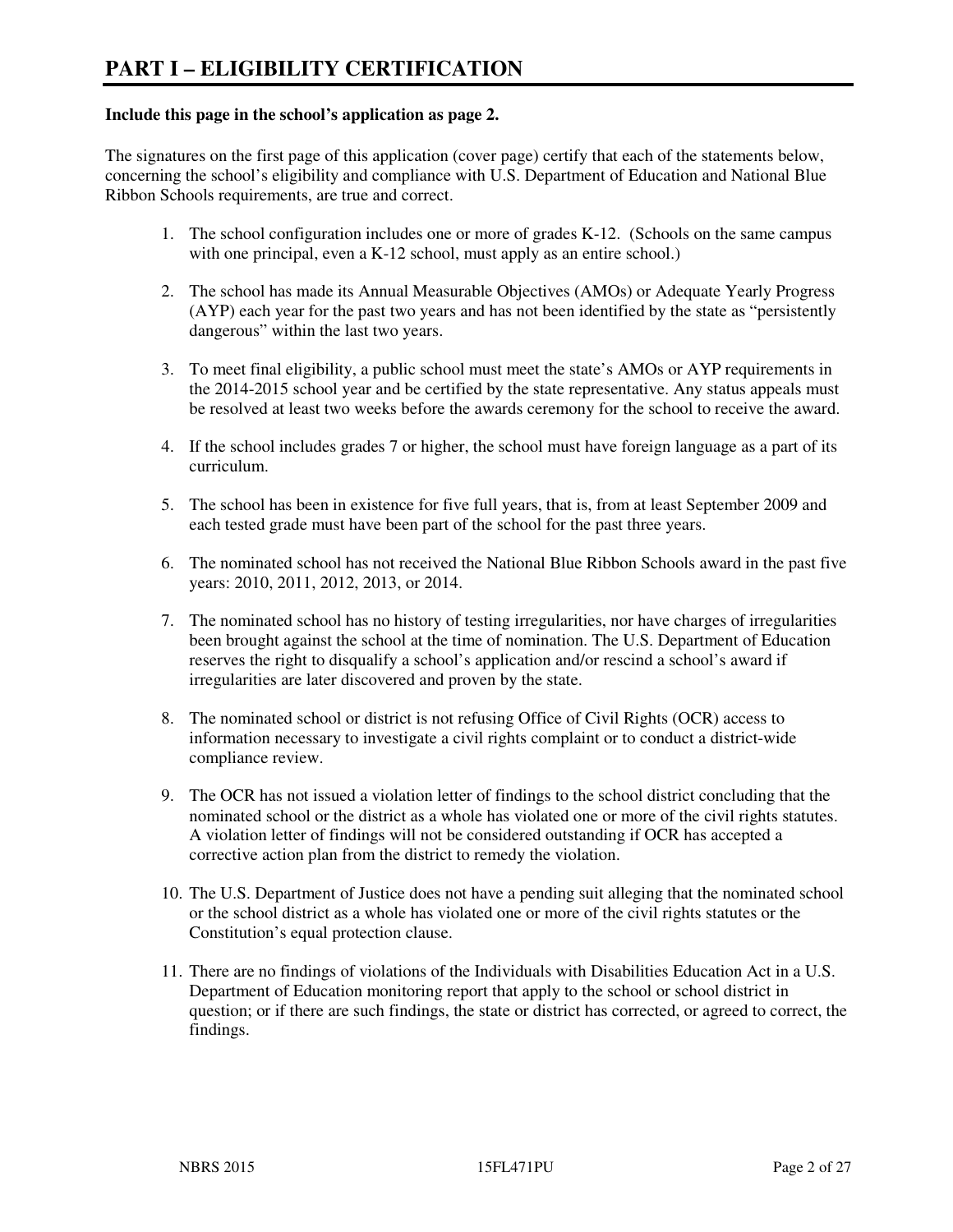# **PART II - DEMOGRAPHIC DATA**

#### **All data are the most recent year available.**

**DISTRICT** (Question 1 is not applicable to non-public schools)

| Number of schools in the district<br>(per district designation): | 27 Elementary schools (includes K-8)<br>11 Middle/Junior high schools |
|------------------------------------------------------------------|-----------------------------------------------------------------------|
|                                                                  | 7 High schools<br>2 K-12 schools                                      |

47 TOTAL

**SCHOOL** (To be completed by all schools)

- 2. Category that best describes the area where the school is located:
	- [ ] Urban or large central city
	- [ ] Suburban with characteristics typical of an urban area
	- [X] Suburban
	- [ ] Small city or town in a rural area
	- [ ] Rural
- 3. 6 Number of years the principal has been in her/his position at this school.
- 4. Number of students as of October 1 enrolled at each grade level or its equivalent in applying school:

| Grade                           | # of         | # of Females | <b>Grade Total</b> |
|---------------------------------|--------------|--------------|--------------------|
|                                 | <b>Males</b> |              |                    |
| <b>PreK</b>                     | 14           | 8            | 22                 |
| K                               | 63           | 67           | 130                |
| 1                               | 65           | 53           | 118                |
| $\overline{2}$                  | 81           | 53           | 134                |
| 3                               | 73           | 83           | 156                |
| 4                               | 78           | 76           | 154                |
| 5                               | 79           | 74           | 153                |
| 6                               | $\theta$     | $\theta$     | $_{0}$             |
| 7                               | $\theta$     | $\theta$     | 0                  |
| 8                               | $\theta$     | 0            | 0                  |
| 9                               | $\theta$     | 0            | 0                  |
| 10                              | $\theta$     | 0            | 0                  |
| 11                              | $\Omega$     | $\Omega$     | 0                  |
| 12                              | 0            | 0            | 0                  |
| <b>Total</b><br><b>Students</b> | 453          | 414          | 867                |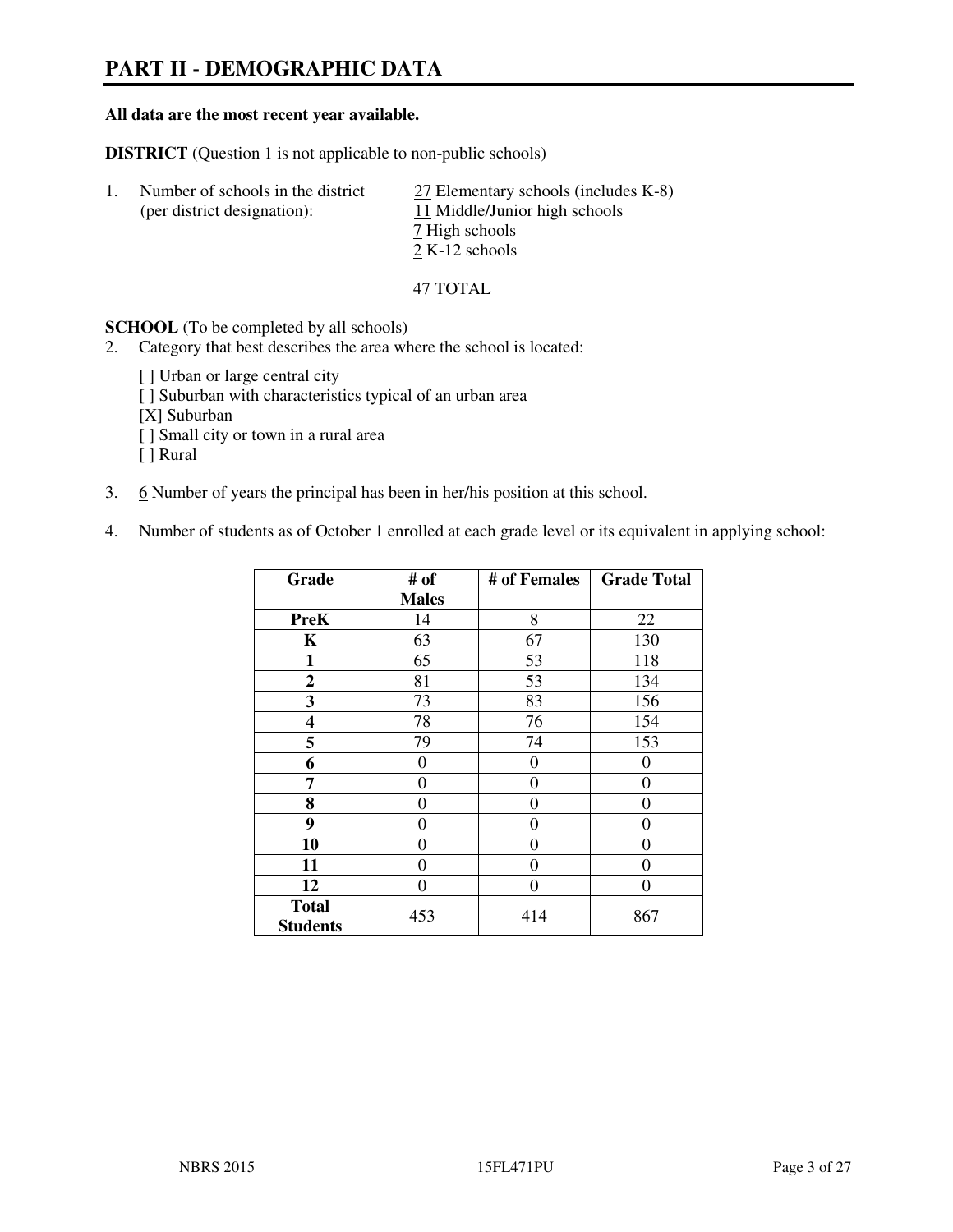5. Racial/ethnic composition of  $\frac{1}{13}$  % American Indian or Alaska Native the school:  $\frac{13}{8}$  Asian 13 % Asian 13 % Black or African American 4 % Hispanic or Latino 0 % Native Hawaiian or Other Pacific Islander 65 % White 4 % Two or more races **100 % Total** 

(Only these seven standard categories should be used to report the racial/ethnic composition of your school. The Final Guidance on Maintaining, Collecting, and Reporting Racial and Ethnic Data to the U.S. Department of Education published in the October 19, 2007 *Federal Register* provides definitions for each of the seven categories.)

6. Student turnover, or mobility rate, during the 2013 - 2014 year: 8%

This rate should be calculated using the grid below. The answer to (6) is the mobility rate.

| <b>Steps For Determining Mobility Rate</b>         | Answer |
|----------------------------------------------------|--------|
| $(1)$ Number of students who transferred to        |        |
| the school after October 1, 2013 until the         | 41     |
| end of the school year                             |        |
| (2) Number of students who transferred             |        |
| <i>from</i> the school after October 1, 2013 until | 26     |
| the end of the school year                         |        |
| (3) Total of all transferred students [sum of      | 67     |
| rows $(1)$ and $(2)$ ]                             |        |
| (4) Total number of students in the school as      | 832    |
| of October 1                                       |        |
| $(5)$ Total transferred students in row $(3)$      |        |
| divided by total students in row (4)               | 0.081  |
| $(6)$ Amount in row $(5)$ multiplied by 100        | 8      |

7. English Language Learners (ELL) in the school: 3 %

22 Total number ELL

Number of non-English languages represented: 12 Specify non-English languages: Rumanian, Korean, Portuguese, French, Vietnamese, Tagalog, Spanish, Arabic, Chinese, Mandarin, Dutch, Kinyarwanda

- 8. Students eligible for free/reduced-priced meals: 19 %
	- Total number students who qualify: 156

# **Information for Public Schools Only - Data Provided by the State**

The state has reported that  $16\%$  of the students enrolled in this school are from low income or disadvantaged families based on the following subgroup(s): Students eligible for free/reduced-priced meals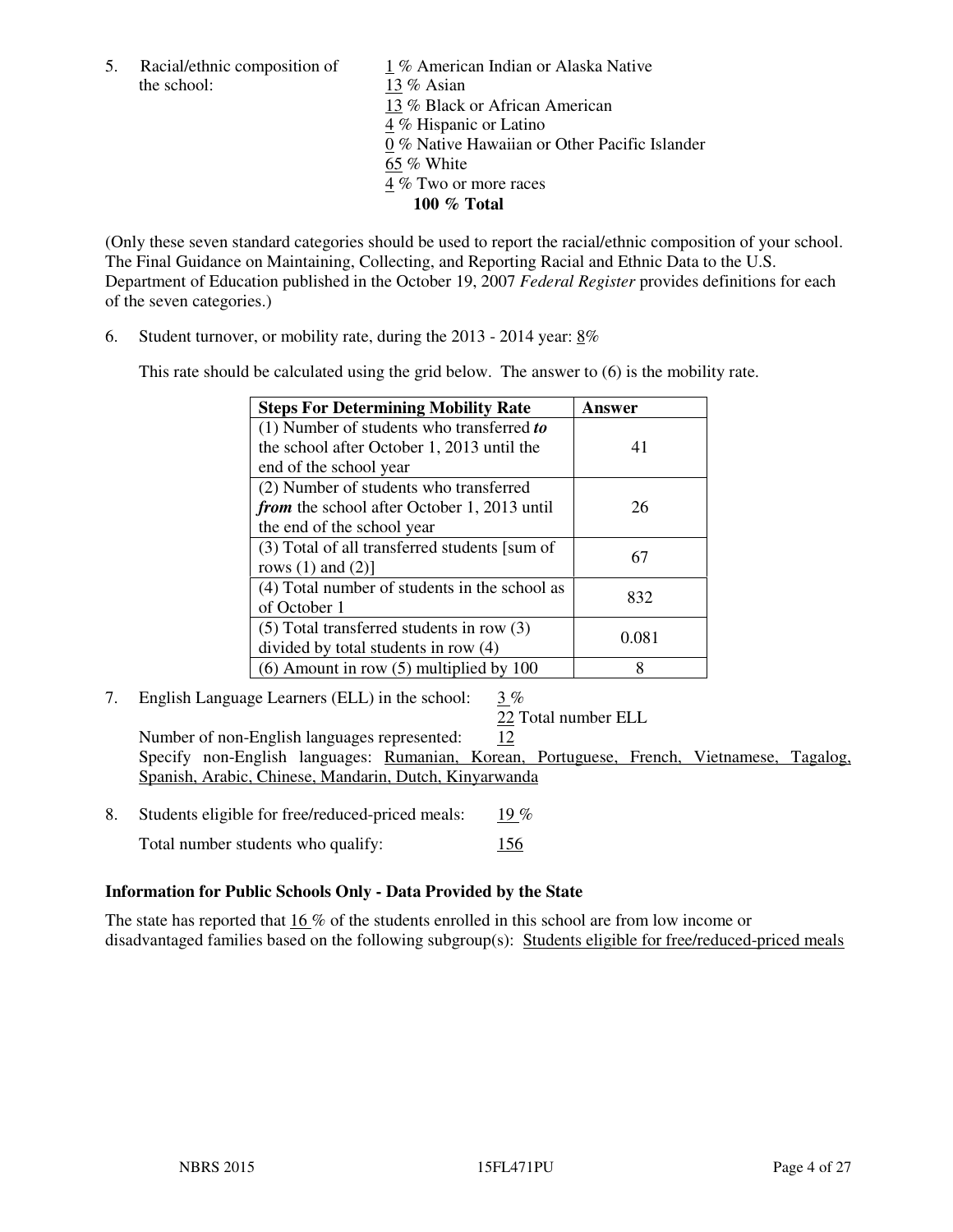139 Total number of students served

Indicate below the number of students with disabilities according to conditions designated in the Individuals with Disabilities Education Act. Do not add additional categories.

| THE LEW CONSTRUCTION OF THE CONSTRUCTION OF THE CONSTRUCTION OF A LOCAL CONSTRUCTION OF A CONSTRUCTION OF THE CONSTRUCTION OF THE CONSTRUCTION OF THE CONSTRUCTION OF THE CONSTRUCTION OF THE CONSTRUCTION OF THE CONSTRUCTIO |                                         |
|-------------------------------------------------------------------------------------------------------------------------------------------------------------------------------------------------------------------------------|-----------------------------------------|
| 17 Autism                                                                                                                                                                                                                     | 3 Orthopedic Impairment                 |
| 0 Deafness                                                                                                                                                                                                                    | 6 Other Health Impaired                 |
| 0 Deaf-Blindness                                                                                                                                                                                                              | 21 Specific Learning Disability         |
| 0 Emotional Disturbance                                                                                                                                                                                                       | 68 Speech or Language Impairment        |
| $\underline{0}$ Hearing Impairment                                                                                                                                                                                            | 0 Traumatic Brain Injury                |
| 1 Mental Retardation                                                                                                                                                                                                          | 2 Visual Impairment Including Blindness |
| 0 Multiple Disabilities                                                                                                                                                                                                       | 21 Developmentally Delayed              |
|                                                                                                                                                                                                                               |                                         |

10. Use Full-Time Equivalents (FTEs), rounded to nearest whole numeral, to indicate the number of personnel in each of the categories below:

|                                       | <b>Number of Staff</b>      |
|---------------------------------------|-----------------------------|
| Administrators                        |                             |
| Classroom teachers                    | 46                          |
| Resource teachers/specialists         |                             |
| e.g., reading, math, science, special | 10                          |
| education, enrichment, technology,    |                             |
| art, music, physical education, etc.  |                             |
| Paraprofessionals                     | 15                          |
| Student support personnel             |                             |
| e.g., guidance counselors, behavior   |                             |
| interventionists, mental/physical     |                             |
| health service providers,             | $\mathcal{D}_{\mathcal{L}}$ |
| psychologists, family engagement      |                             |
| liaisons, career/college attainment   |                             |
| coaches, etc.                         |                             |
|                                       |                             |

11. Average student-classroom teacher ratio, that is, the number of students in the school divided by the FTE of classroom teachers, e.g.,  $22:1$  19:1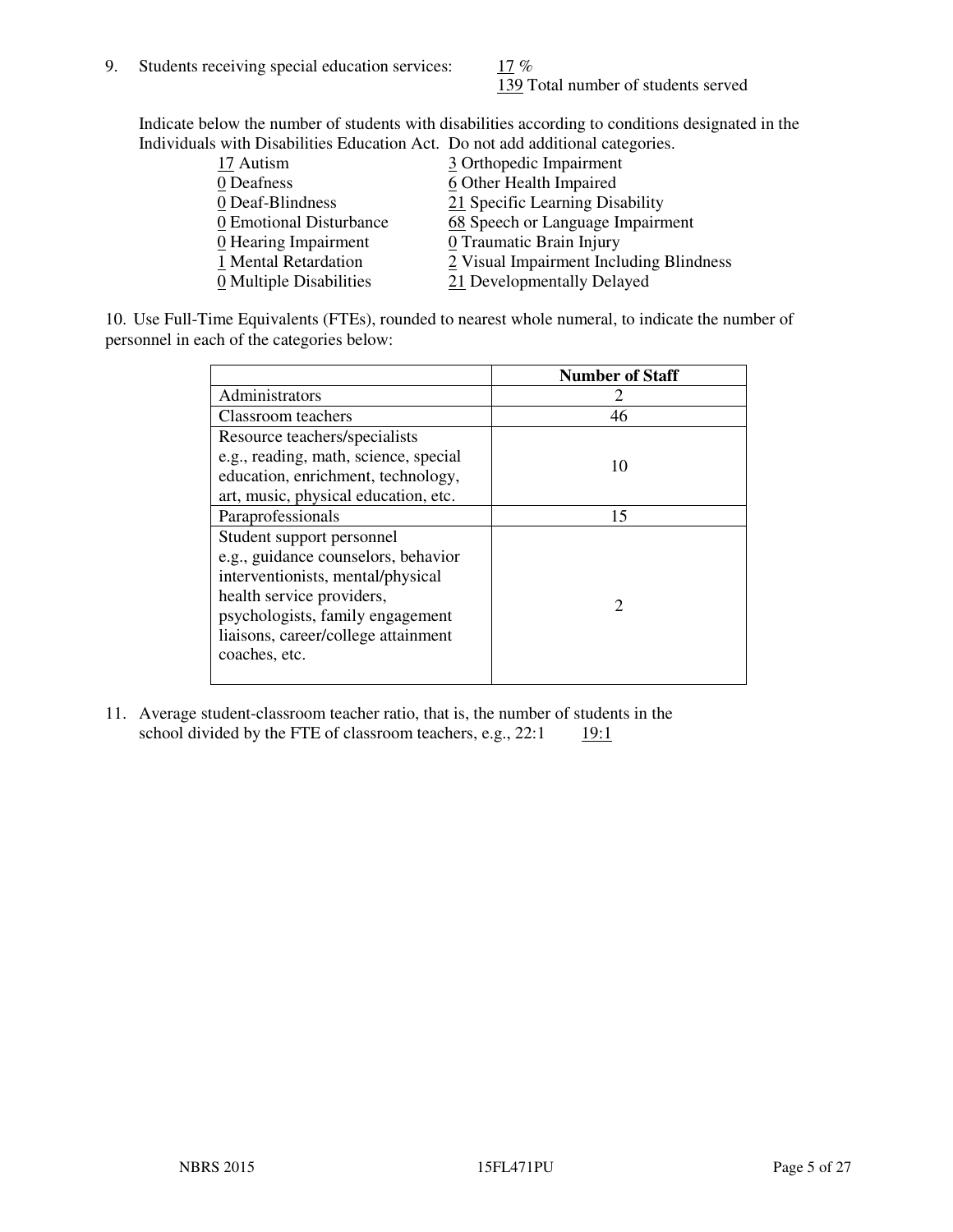12. Show daily student attendance rates. Only high schools need to supply yearly graduation rates.

| <b>Required Information</b> | 2013-2014     | 2012-2013       | 2011-2012 | 2010-2011 | 2009-2010 |
|-----------------------------|---------------|-----------------|-----------|-----------|-----------|
| Daily student attendance    | 96%           | 97%             | າ7 $\%$   | $17\%$    | 96%       |
| High school graduation rate | $\gamma_{\%}$ | $\mathcal{V}_o$ | $0\%$     | 0%        | 0%        |

#### 13. **For schools ending in grade 12 (high schools)**

Show percentages to indicate the post-secondary status of students who graduated in Spring 2014

| <b>Post-Secondary Status</b>                  |       |
|-----------------------------------------------|-------|
| Graduating class size                         |       |
| Enrolled in a 4-year college or university    | 0%    |
| Enrolled in a community college               | $0\%$ |
| Enrolled in career/technical training program | $0\%$ |
| Found employment                              | $0\%$ |
| Joined the military or other public service   | $0\%$ |
| Other                                         |       |

14. Indicate whether your school has previously received a National Blue Ribbon Schools award. Yes X No

If yes, select the year in which your school received the award. 2001

15. Please summarize your school mission in 25 words or less: To help each student become a lifelong learner, inspired with creativity, equipped to be a critical thinker, problem solver, decision maker and responsible citizen.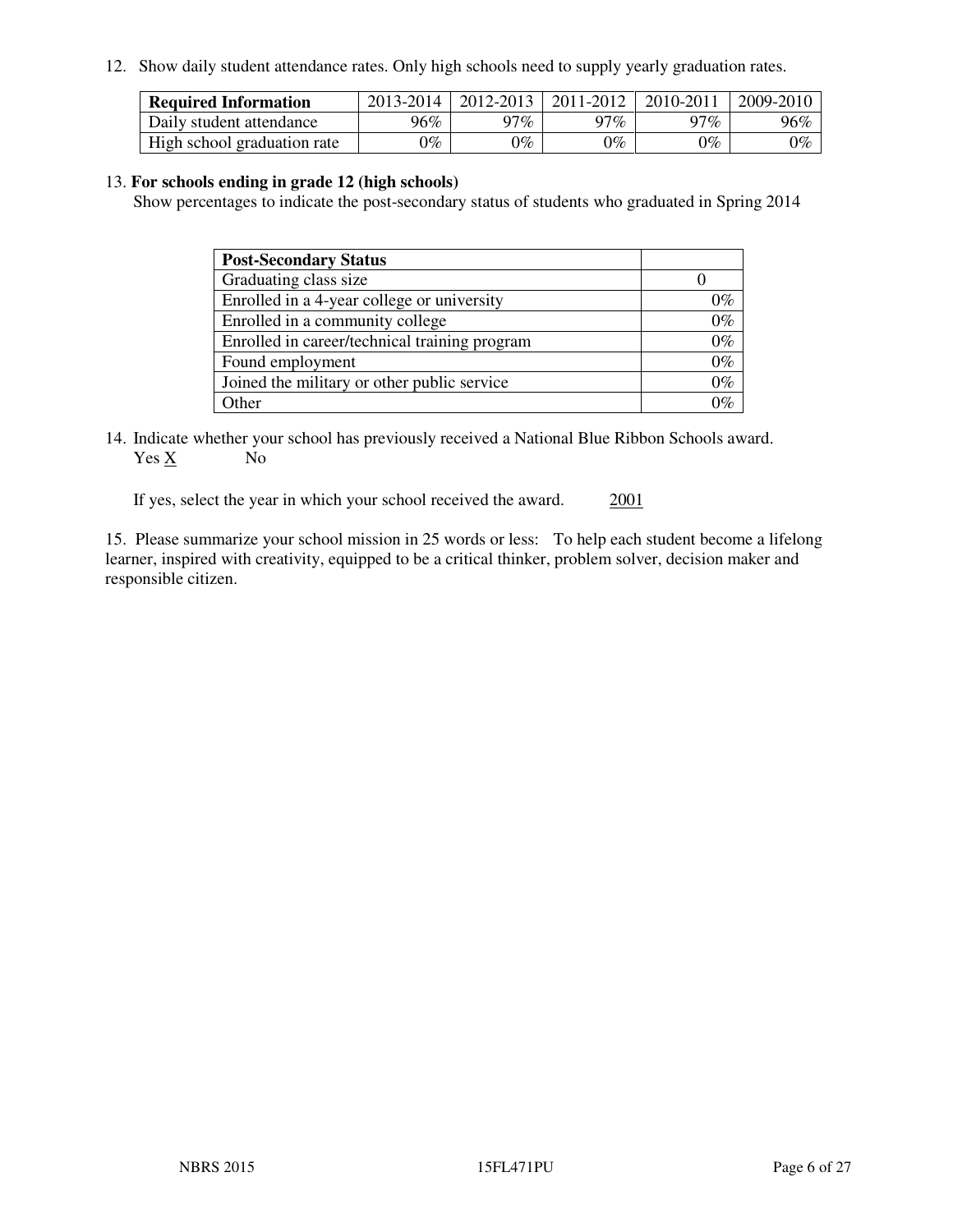# **PART III – SUMMARY**

Hawks Rise Elementary School is located in the northeast quadrant of Leon County. It is a community school in the Ox Bottom Neighborhood. Prior to the construction of the school, long-time residents of the area told stories of seeing magnificent hawks rise from the fields and live oaks. This sight inspired the naming of the school and mascot. Hawks Rise is a place where "education soars and dreams rise!" This motto holds true today as the school continues to focus unwaveringly on its mission. As a previous National Blue Ribbon School award recipient in 2000-2001, Hawks Rise has been recognized throughout the school district and state for its academic excellence. We display our Blue Ribbon School seal on our many forms of correspondence as a symbol of honor for all to see. Many parents report they purchased homes in the Hawks Rise school zone based on the school's reputation. For children not in our school zone, school choice is utilized by parents so their child can attend our exemplary school. Retention and recruitment of quality educators and interns has been enhanced due to our Blue Ribbon School status. Community support and pride in our award winning school is evident with parents and business partners providing funding for technological upgrades for our classrooms and cafetorium.

For the past few years when the economy was struggling, Hawks Rise had a consistent number of students enrolled but experienced an increase in student mobility. During the current year, there has been a surge of enrollment due to an increase in residential housing construction. To meet the demands of a larger school population, a new classroom wing will open January 2016 and an expanded cafeteria and kitchen will be operational for the 2015-16 school year. Hawks Rise students come from a wide range of cultures, socioeconomic levels and family educational backgrounds. Many of the students who attend Hawks Rise Elementary come from middle and upper-middle class families and the students often walk to school, ride their bikes or their parents transport them. Others live in a rural setting near the Florida/Georgia state line and travel thirty miles round trip by school bus each day.

A variety of races, ethnicities, and cultures are represented. This diversity has led to a rich atmosphere of learning in which differences are respected and celebrated. Students are encouraged to share their heritage with their classmates and school-wide events are held to honor and recognize various cultures. These events encompassed parents and students in native dress, posters and displays of toys, books, and celebrations in their cultures (e.g., Hispanic, Asian, Indian). Local museums contributed by bringing items to display and artisans to explain the influence of the various cultures in the settling and development of Tallahassee. Parents and students demonstrated dances and prepared food for the community to enjoy. These hands-on events provided an avenue for students to have a better understanding and appreciation of cultures and the inter-connectedness of the world.

The Parent Teacher Organization (PTO) and parental support is very strong. On average, over 7,000 volunteer hours are logged each year. This strong volunteer base contributes to the academic excellence of the school. The PTO coordinates business partnerships and Share Nights, provides mentors for students, organizes and supports school-wide activities such as the fifth grade advancement ceremony, field days, Spring Carnival and Silent Auction, Kindergarten Orientation, book fairs, Late Night Library and themed grade level activities such as fifth grade Immigration Day, fourth grade student stores and third grade Pirate Day.

There are some neighborhoods zoned for Hawks Rise that house families who are economically disadvantaged. The students from these households typically ride school buses and faculty report it is often difficult for parents of these students to attend parent/teacher conferences due to economic circumstances. Many of these same students are unable to attend after school tutoring sessions because there is a lack of transportation if the student cannot ride the bus home. Consequently, Hawks Rise provides reading and math interventions during the school day to address student deficits in these areas. All teachers in each grade level plan together and problem-solve the most effective method of delivering instruction and meeting student needs. Students are heterogeneously grouped in classes and teachers differentiate in small group sessions. Special education students are served in the least restrictive environment through a multitude of service delivery models, general education classrooms with a special education teacher providing consultative services, resource room and separate classroom. Students who are identified as gifted receive enhanced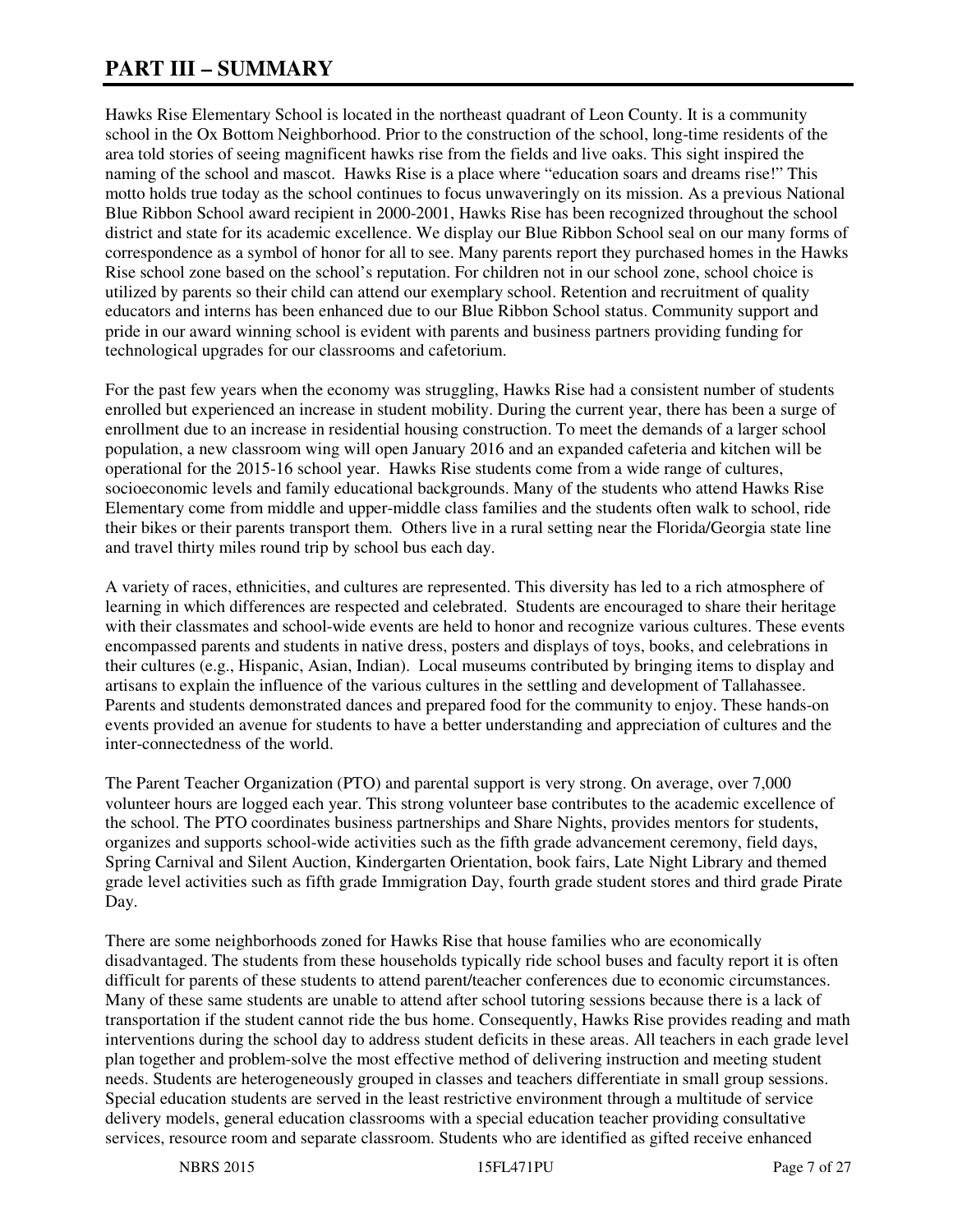activities in their classrooms and separate enrichment services for kindergarten through second grade and core gifted science instruction for grades three through five.

With the mission and vision of Hawks Rise clearly articulated and implemented among stakeholders, Hawks Rise continues to meet the challenge of preparing students to reach their full potential, rising and soaring above the rest.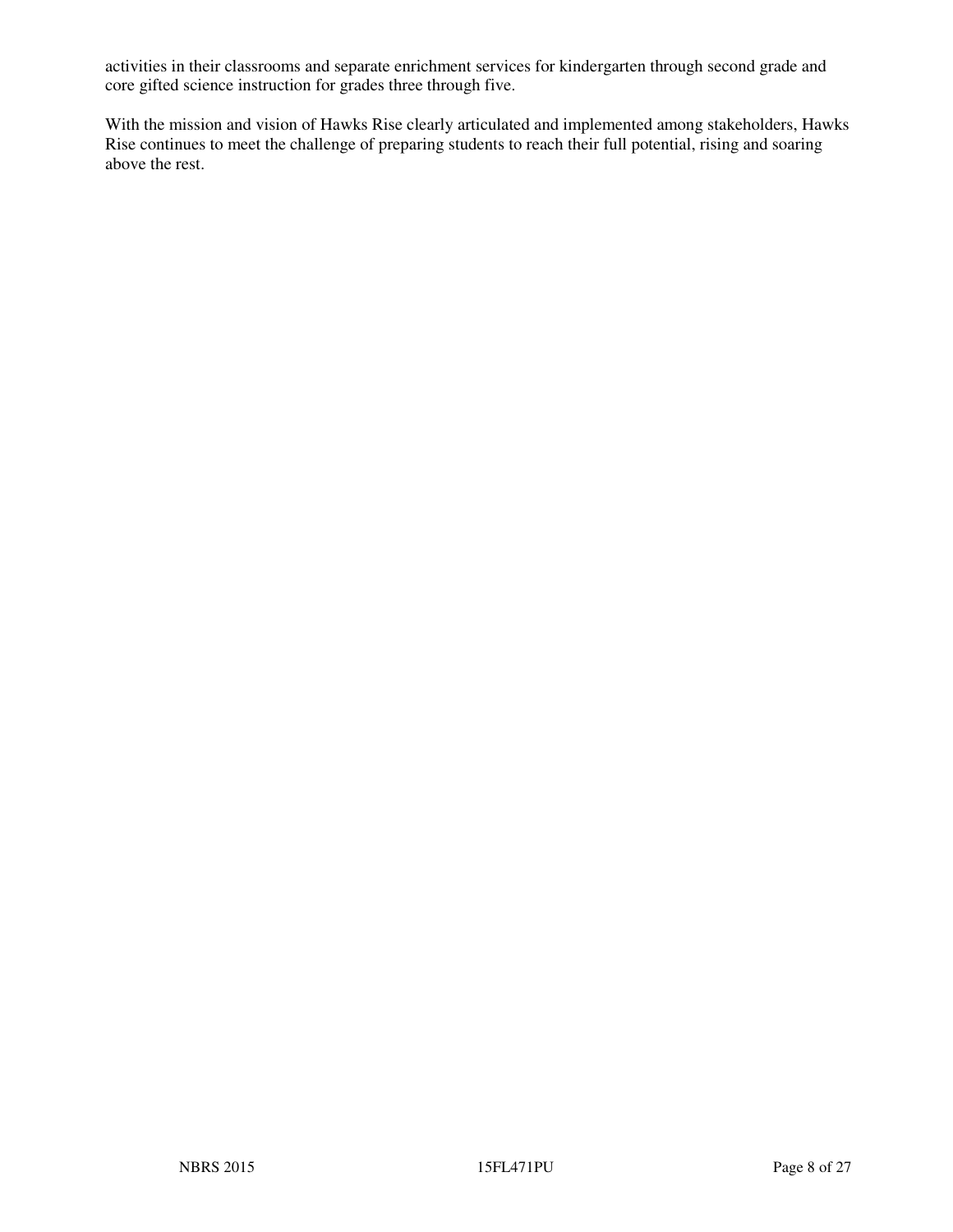# **1. Core Curriculum:**

The Florida Standards provide a framework for our curriculum areas. Teachers plan instruction and assessment to monitor the progress of students based on these standards. All of the goals and strategies in our School Improvement Plan (SIP) are designed to help every student reach academic excellence, through both remediation and extension.

Our core curriculum series are research-based materials that have been adopted by the district and meet the standards mandated by the state. Teachers utilize the curriculum to provide students opportunities to build upon knowledge established in previous grades. By building solid foundational skills, teachers can extend lessons by addressing skills at a higher-level and encouraging critical thinking. This process allows teachers to identify student skill deficits and provide appropriate remediation.

Our language arts series, Wonders, provides instruction in reading, writing, and language mechanics through a series of texts at differing lexile complexities. Students are exposed to multiple texts in all genres through which teachers provide scaffolded lessons to facilitate independent comprehension. The Accelerated Reader (AR) program helps students set challenging individualized reading goals, monitor and adjust goals, and keep track of their own progress and growth. Also, students are motivated through a school-wide book club program giving students the chance to independently read a variety of genres from several cultures. Students' ability to fulfill their goals and clubs is celebrated through school-wide events.

The Go Math curriculum emphasizes there are multiple strategies to address the variety of learning modalities within a general education classroom. Each lesson provides a conceptual understanding of the mathematical principle before application of the skill. Teachers use the curriculum to offer students realworld situations in order to apply their understanding. The curriculum is supplemented through math centers, games, teacher-made instructional videos using a flipped classroom format, and math competitions such as Mini Mu, where Hawks Rise students consistently perform at the highest levels in the district.

Fusions, our science curriculum, engages students in hands-on lessons and experiments allowing for a deeper understanding of scientific concepts through classroom science labs. Each grade level has real scientists, from the surrounding community such as Florida State University, come to their classrooms to demonstrate concepts and relate their lessons to the real world. The school holds an annual STEM Bowl for grades 3-5. This initiative provides scientific, mathematic, and engineering tasks for students to solve in a competitive format.

Social studies is taught through a variety of means. Our text series by Houghton-Mifflin gives students the essential background knowledge in geography, history, and civics that allows teachers to expand student understanding through enrichment activities and field trips. Teachers use living history methods to help students better understand historical content and experiences. For example, Immigration Day allows students to undergo the immigration process as they pass a series of tests as they filter through "Ellis Island." In addition, students participate in field trips designed to deepen content knowledge, such as traveling to St. Augustine, Florida and locally to Mission San Luis to learn about the settlement and founding of our state.

Each curriculum area provides opportunities for students to extend their learning. Students may qualify for an Advanced Math program in grades 3-5. In the math program, teachers use an accelerated coursework teaching beyond the typical curriculum, including project-based learning. In all grades, qualifying students participate in a science-based gifted and enrichment program. Students enjoy science fair, STEM competition, and various science-based after school programs. Other extension opportunities include spelling bee, Tropicana Speech contest, author talks, book projects and book clubs.

Approaching level students receive individualized support through differentiation in the classroom and need based grouping. Identified students are served in a resource room setting as part of the exceptional student education (ESE) program using the same curriculum at a modified pace. Outside of ESE, several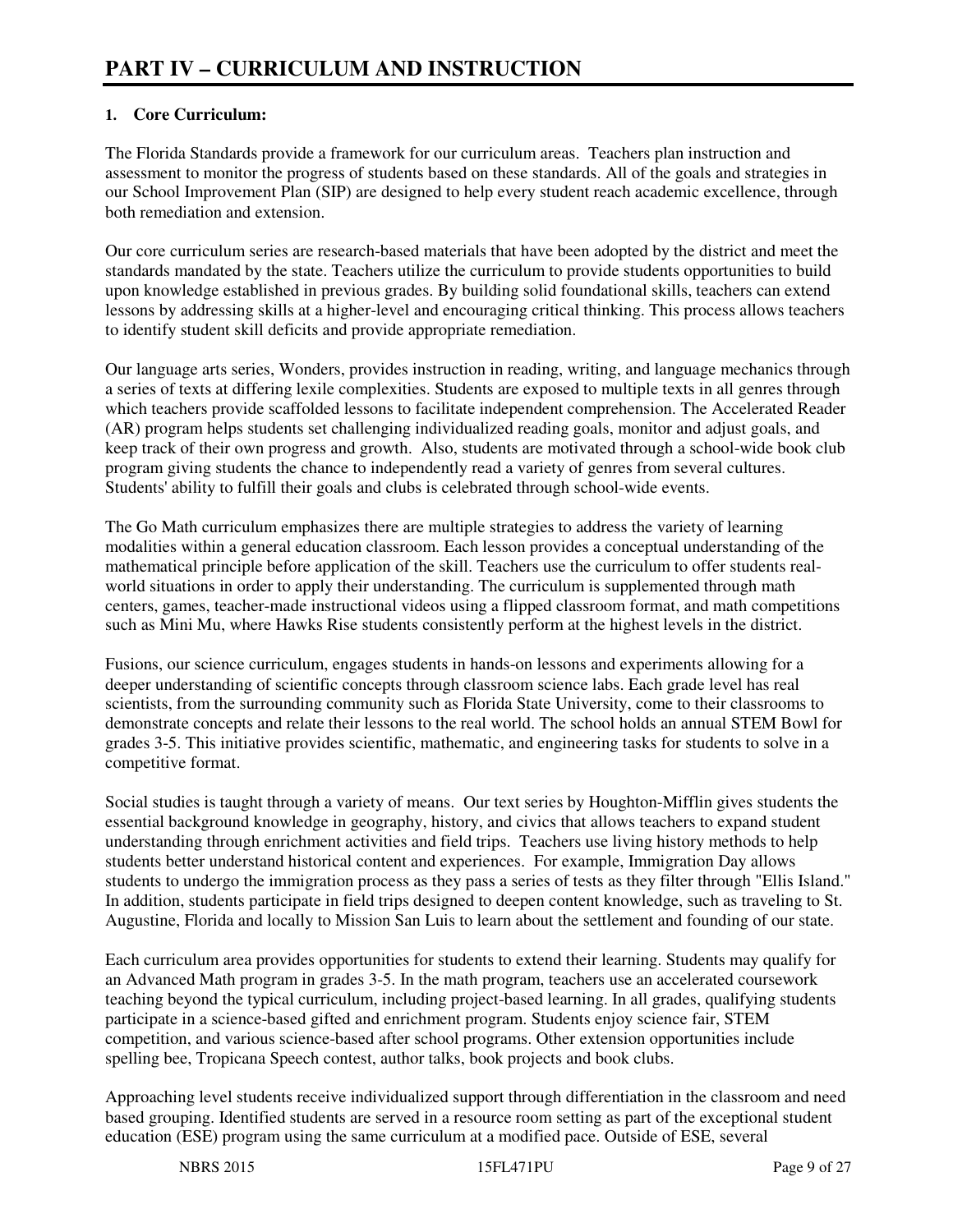opportunities for remediation exist to further support struggling students. Examples include the Masters Club, a small group that meets twice or more weekly to support students in math or reading, after school tutoring groups, and homework help during the Extended Day Program. Additionally, teachers tailor instruction in small group settings and use supplemental software programs to meet individual learning needs.

#### Preschool:

The pre-K classes core curriculums focus on all areas of child development. Lessons and activities are based upon research to promote student learning. Linguistic, cognitive, physical and social/emotional development are supported through language, literacy, and subject area activities, gross and fine motor activities, reflection and discussions, and self-regulatory activities. Lessons relate to real life activities, making them meaningful and engaging. Daily lessons provide a balance between instruction, child-directed activity and purposeful play. Within the framework of our pre-K classes accommodations and adaptations are made to ensure that all children, those with and without disabilities are making progress and succeeding in the acquisition of readiness skills as evidenced by Florida's kindergarten readiness screeners.

# **2. Other Curriculum Areas:**

At Hawks Rise we understand that learning is not limited to the classroom, but extends across all disciplines and environments. Our special area classes focus on using multiple intelligences and providing students opportunities to let their unique talents shine. We believe in the integration of language arts, math, and science in our lessons to educate the whole student and reinforce what is being learned in the classroom. Kindergarten and second through fifth grades receive physical education three out of six days, music and art, one day each on a six-day rotation. Guidance classes are provided one day in the six-day rotation for second and fourth grades and media classes are offered one day to kindergartners on a six-day rotation. Elective areas are offered for all fifth grade students on the sixth day of the rotation. These areas include health and fitness, team sports, fiber arts, guitar, chorus, drama, brain games, MakerSpace, teacher helper and STEAM activities. First grade students attend physical education classes three days, music and art one day each in a five day rotation.

Our music curriculum teaches the Florida Standards for music while supporting students' classroom learning. Quality children's literature is often used as a starting point for musical lessons. This technique helps children make connections between stories and music, boosting their reading fluency and comprehension. Vocabulary, both musical terminology and unique words used in song lyrics, are frequently discussed. Singing, playing instruments, movement, and dance engage students and foster music appreciation while building key social skills such as teamwork, cooperation, and taking turns. Learning the basics of musical notation reinforces literacy skills and lays the foundation for further musical studies. Music's mathematical structure parallels classroom learning reinforcing math concepts such as finding patterns and understanding fractions.

Our visual arts program focuses around this quote: "The job of the artist is to have an art idea and find the best medium to express it, or, to use a material which leads to an idea." We call this the real work of the artist, and the aim is to provide settings where students can do this work. Traditional whole-group demonstrations, small group, one-on-one, peer teaching and indirect teaching in centers occurs during art. Our choice-based art program offers separate media centers, such as painting, clay, and drawing. These centers function as mini art studios, complete with instructional information, resources, materials, and tools. Students move independently between centers, utilizing materials, tools, and resources. This concept supports multiple modes of learning and teaching for the diverse needs of students.

Our physical education department's vision is to create a learning environment where students feel safe and free to discover their passion for physical activity. Our goal is that through our curriculum instruction, we can reach each student in a way that they will want to live a physically active lifestyle. Students are given a variety of experiences in areas such as gymnastics, dance, jump rope, biking, and team sports. Cooperative learning and friendly competition enhances the learning experience. Each morning before school, students have an opportunity to get their bodies moving. A Mileage Club where students are invited to walk or run for fifteen minutes on the track is offered for students in second through fifth grades. Students track their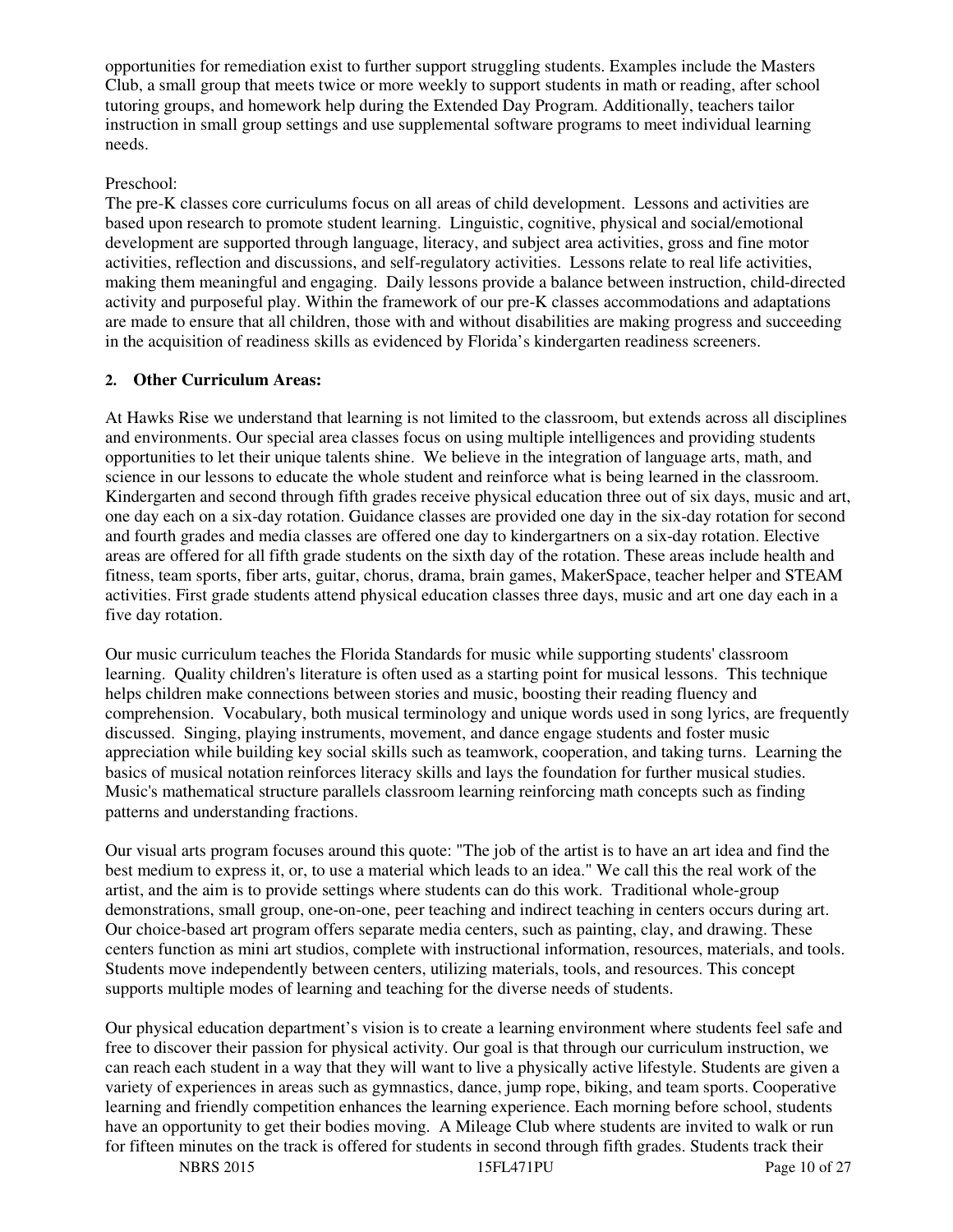progress and earn foot charms for laps completed. Students wear these charms proudly on a necklace promoting a healthy lifestyle.

The guidance team offers daily classes for second and fourth grades, individual counseling and small group counseling for students; facilitates parent-teacher conferences; assists with assessments and academic evaluations; and coordinates events throughout the year including Green Team (recycling), Mentor Program, Human Growth and Development, Anti-Bullying programming, Red Ribbon Week, Helping Hands, and other programs designed to encourage the social, personal, academic, and citizenship development of all students. The guidance instructional classes focus on character development topics such as rules and manners, respect, responsibility, caring and kindness, friendship, conflict/resolution, bullying, fairness and diversity, trustworthiness, and volunteerism.

Media presentations, news crew programs and book circulation statistics are evidence that students, teachers and parents utilize the media center. The media specialist works collaboratively with classroom teachers to support and enhance interest in reading through author talks, book clubs, research techniques, and digital citizenship.

#### **3. Instructional Methods and Interventions:**

Our commitment to student growth, progress monitoring and effective teaching methods helps meet the differing academic needs of every student. A variety of instructional delivery methods, interventions, and extensions are implemented to provide the optimal learning experience for each student. Teachers incorporate technology, individual academic conferencing, individualized instruction, small group instruction, as well as whole group instruction to facilitate acquisition of skills and content for all students.

Classrooms at Hawks Rise have students with varying academic levels from students with disabilities and ELL students to students who are gifted. Teachers are sensitive and skilled at using a variety of instructional methods and interventions. Utilization of instructional software allows students with a large range in levels in the same classroom to learn and grow. Students start the programs with an initial placement test. Instructionally appropriate learning goals are set to demonstrate growth and success toward national and state standards. Conferences are used to discuss student goals, self-assessment, growth, instructional needs, and assessment results. Small groups are utilized for additional teaching support, re-teaching, and "levelingup." Leveling-up is the reading instructional strategy at the teacher table of presenting material above the level at which the students can successfully work independently. Teachers implement this strategy with onlevel students by facilitating the use of above-level materials and for students working below-level using onlevel materials. Students in second through fourth grades who perform at an accelerated level on an end-ofyear math test are offered an opportunity to participate in an advanced math class in third through fifth grades.

Progress monitoring is used to measure student growth and effectiveness of instructional strategies. The data alerts teachers to the need to differentiate instruction for students not demonstrating acceptable growth compared to peers and national norms. It also signals when a student requires more academically challenging curriculum or extension of instruction. When more intense instruction is necessary as evidenced by data analysis in the tiered instructional process, students are placement tested for explicit instruction. Then, based on placement testing, students receive research-based explicit instruction in small groups or students receive accelerated instruction in an advanced class or possibly the student is accelerated to the next grade level. Evaluating student progress and determining effective differentiation methods is a tiered process. It begins within the classroom, then at grade level team meetings, next at administrator-facilitated progress monitoring meetings and multi-tiered system of supports meetings with parental involvement throughout the process.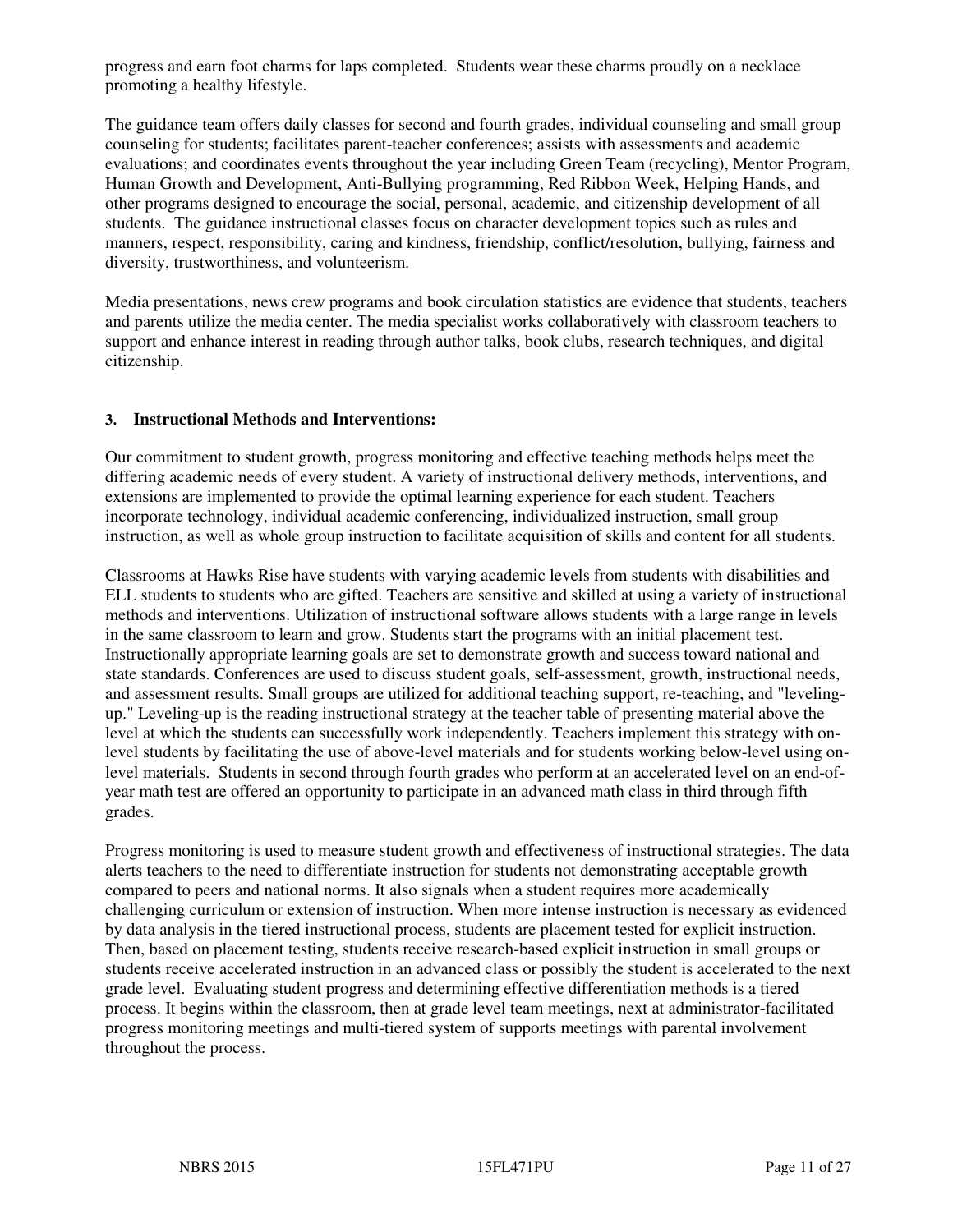#### **1. Assessment Results Narrative Summary:**

Florida's accountability system utilized the Florida Comprehensive Assessment Test (FCAT) from 1998- 2010 transitioning in 2011 to the FCAT 2.0. These assessments measured what students should know and be able to do based on the Sunshine State Standards and Next Generation Sunshine State Standards, respectively. Beginning in 2014-15, the Florida Standards Assessments will be administered to measure student success with the Florida Standards. Students in grades  $3 - 5$  participated in the FCAT 2.0 Reading and Mathematics. Achievement levels define student success as measured by the statewide assessment. These levels range from a 1 (lowest) to a 5 (highest). Achieving a Level 3 on FCAT 2.0 Reading and Mathematics is the minimum proficiency score. Levels 4 and 5 demonstrate advanced levels of proficiency.

Our school's overall reading performance has fluctuated less than our math performance. Interestingly, when the scores are averaged for all tested grades, 92% were proficient and 75% were advanced in reading with 91% proficient and 73% advanced in math. Analyzing the averaged proficiency and advanced percentages for the individual grade levels, the average proficiency scores in reading for third, fourth and fifth had a range of only 1%, while the advanced scores differed by up to 7 points with 79% in grade three, 72% in fourth and 73% in fifth. This range differential was even more dramatic in average math performance. The average proficiency score was 94% for grade three, 91% for grade four and 88% for grade five with the average advanced percentages being 78%, 74%, and 66%, respectively.

The largest achievement gaps are noted in economically disadvantaged, special education and African American subgroups. While there are gaps in overall proficiency, the largest gaps exist in the advanced percentages. For reading and math, identified students receive direct instruction in small group using a supplemental curriculum in addition to the core curriculum during the school day and after-school tutoring. Software programs are used to continuously monitor progress and adjust instruction.

#### **2. Assessment for Instruction and Learning and Sharing Assessment Results:**

Hawks Rise faculty review assessment data and teams collaborate to ensure instructional practices and strategies are meeting student needs and SIP goals. Our county has a mandated assessment schedule that includes district required assessments, as well as computer-based and one-on-one assessments.

In August, teachers receive student data from FCAT, AIMSweb, STAR reading assessment and SuccessMaker instructional software programs. Standardized assessment results are analyzed and charts are made identifying students who did not reach proficiency. When new students enroll, they are assessed and begin receiving intervention services if needed. Core curriculum chapter and unit tests data is also used to diagnose skill deficits.

Every four to six weeks, grade level data is analyzed for reading and math and reported to our School Advisory Council (SAC). SAC members are presented student achievement gains on STAR, AIMSweb, SuccessMaker, and district-scheduled Go Math Assessments. Expected proficiency goals set by the district are compared to how students are currently performing. For students receiving intensive interventions in reading, progress monitoring is conducted every two weeks capturing subtle changes in achievement and instructional adjustments are implemented. Reports display discrete data enabling the comparison between classroom, individual student, and school performance in relation to district and national norms. For students not responding to interventions, teachers make a referral to the school's multi-tiered system of supports team with district experts and the student's parents. This team further explores the student's achievement and problem-solves potential solutions.

Teachers regularly confer with students and parents via face-to-face or email sharing academic progress and discuss strategies and supplemental intervention programs. In-class and intensive intervention groups are flexible and change as data is collected and analyzed. Our deliberate use of data allows us to identify students in need of enrichment or special assistance at any point during the school year.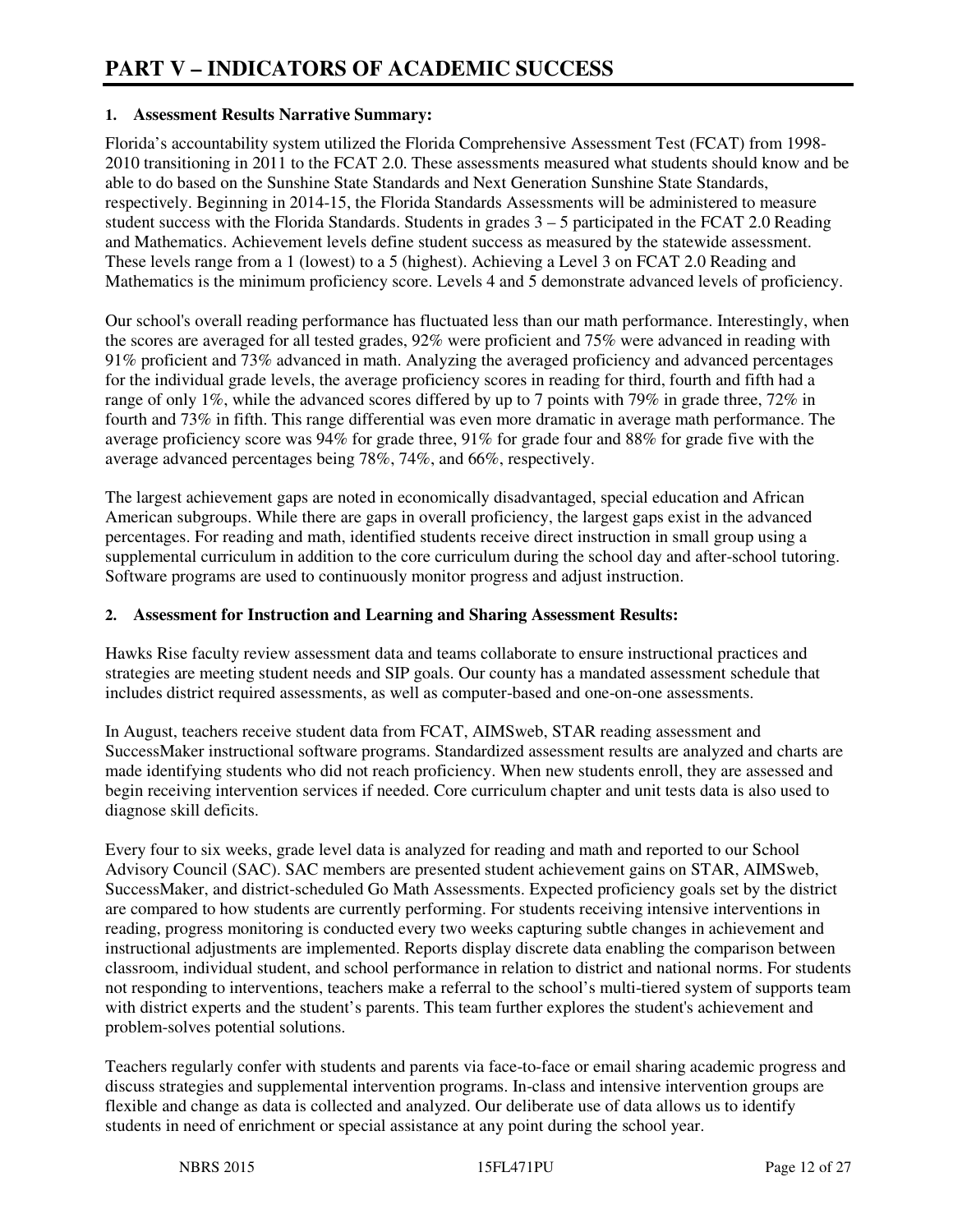# **1. School Climate/Culture**

The school culture of Hawks Rise is a reflection of the parents, faculty and staff, students, and business partners. Our school advisory council (SAC) has representatives from all of these stakeholder groups. The focus of the SAC is to monitor and provide recommendations in the preparation and implementation of the School Improvement Plan (SIP). Faculty committees meet monthly to evaluate progress, and discuss strategies and revisions necessary to attain the goals on our SIP. This involvement of the stakeholder groups in preparing, implementing and monitoring the SIP has resulted in an informed and committed school body working toward common goals.

Student successes are celebrated in multiple ways. Winners of academic and nonacademic contests inside and outside Hawks Rise are recognized on our morning news program. Each week, teachers recommend a student who has shown improvement or who has accomplished a special goal, to participate in the Principal's Friday Fitness Walk. Student participants take turns using their favorite move to lead the walk with a culminating team cheer at the end. Teachers regularly incorporate the celebration of student success through the acknowledgement of achieving a certain score on a learning scale, posting outstanding student products, parent notification, eating lunch with the student, and special recognition by the principal or assistant principal.

The Hawks Rise Family is built on care and concern for others. Each morning the following pledge is recited:

I am a member of the Hawks Rise Family. I am productive. I allow others to be productive. I respect others and their property, and I will do my best today.

Staff and student birthdays are announced each day on the student-produced morning news show. Programs such as Jump Rope for Heart, Project Joy Food Drive and Relay for Life encourage empathy for the larger community. The Sunshine Committee plans celebrations such as bridal and baby showers, retirement events and coordinates support when families of faculty or staff are facing difficult times of illness or bereavement. Hawks Rise has a special fund that teachers and parents generously support to provide scholarships for field trips, school supplies and clothing for needy students. Over the years, several students have battled cancer. One of our students lost his hair due to chemotherapy. As a surprise and support for the student, his teacher shaved his own head. This made quite an impact on our students and the student's parents were overwhelmed with emotion.

# **2. Engaging Families and Community**

Hawks Rise Elementary is successful in engaging families and the local community through good communication and relationship building. Our PTO oversees volunteer activities and fundraisers. There is an opportunity for everyone to get involved. The PTO volunteer coordinators post openings for various needs, track volunteer hours through an online program and recognize all who volunteer. Each month the PTO selects a "Volunteer of the Month" which gives special recognition to one of our many great volunteers.

Our school keeps families connected by keeping them well informed. Hawks Rise maintains an updated website, publishes a monthly newsletter, regularly distributes listserv announcements, maintains a PTO Facebook page, plus holds monthly PTO meetings. Our families and community partners have shown tremendous support for our school through generous donations. With the funds, the school has purchased audio equipment for school productions, interactive boards for all the classrooms, an iPad cart, iPads for teachers and students use, and playground equipment.

The PTO Business Partner program has been instrumental in building relationships with business owners in the community. The generosity of our partners has provided monetary sponsorships, "in kind" donations and services needed to run our fundraisers and various appreciation events. In return, the program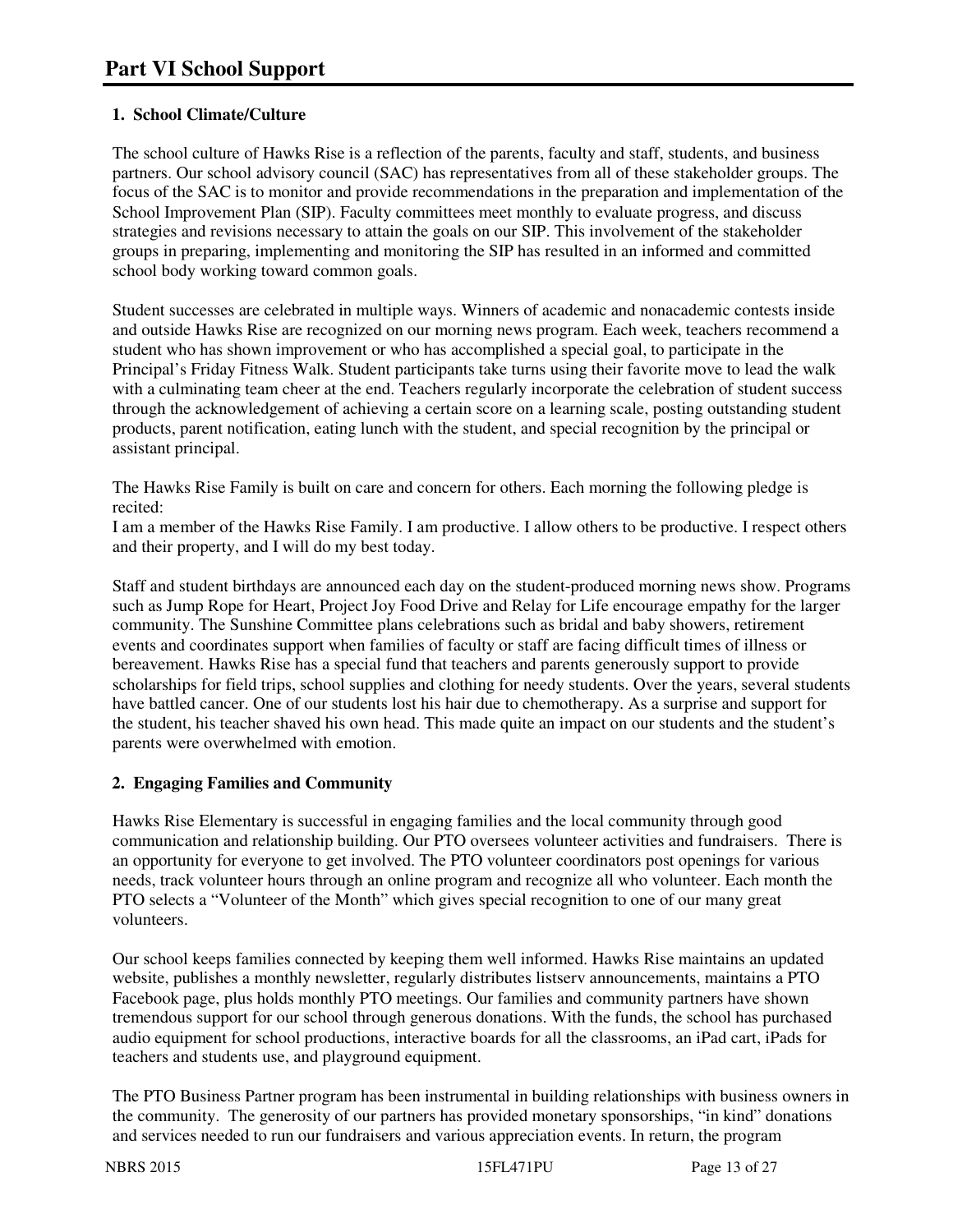encourages our community to shop and dine at our local partner businesses. Their support has enabled the school to have an outdoor movie night, quarterly Late Night Libraries and give coupons and certificates in recognition for report card achievements.

PTO has sponsored a "First Friday" program to celebrate our focus on science, technology, engineering, arts and math (STEAM). Each month a new theme is selected and a special treat is given to every child during lunch. The themes are introduced on the morning news program and discussed in classrooms. Examples are Doubles December, Nutritious November, and Fractions February.

PTO is the sponsoring organization for a Boy Scouts of America Cub Scout Pack that meets at Hawks Rise and consists of more than sixty families. Each year, the Cub Scouts participate in two community service efforts that benefit Hawks Rise. One, a Saturday Beautification Day of the school campus by planting flowers, weeding and mulching flower beds, trimming and pruning bushes and trees. Two, assisting in the set-up and clean-up of the school's Spring Carnival. The Cub Scouts take pride in ensuring that our school grounds are clean and safe.

#### **3. Professional Development**

Hawks Rise believes that professional development comes first in that our students cannot raise their level of achievement unless teachers are effective in their craft. Consequently, our teachers and administrators must have the skills to ensure that all students meet more challenging standards.

Professional development is aligned to academic standards and support student achievement by correlating the development with our School Improvement Plan. Specific professional development activities are based on student need, current research, and the goals of our School Improvement Plan. (SIP). The students' needs inform us what skills, knowledge, and strategies our teachers require to meet student demands. Then we develop our professional development goals, activities, implementation plan, and evaluation criteria. The improvement goals have measurable performance targets. This process includes action planning that identifies measurable objectives, strategies, activities, resources, and timelines for achieving improvement goals. New learning is implemented in the classrooms with fidelity and coaching. Additionally, the introduction of new curricular and instructional programs defines new needs for learning. Every educator is engaged in comprehensive meaningful professional development activities driven by the Florida Standards and targets opportunities for teachers and administrators to increase their content knowledge in an effort to improve student achievement.

At Hawks Rise, our professional development includes job-embedded opportunities for colleagues to collaborate, interact, analyze, and construct learning strategies aligned with current educational theories and practices. Hawks Rise encourages the use of job-embedded activities through peer-coaching/mentoring, professional readings, study groups, workshops, college courses and peer observations. Teachers arrange vertical and horizontal professional learning communities to collaborate on resources that contribute to improved student achievement and teacher effectiveness. Due to the challenge of implementing a new reading curriculum requiring more rigorous writing and critical thinking by students, teachers worked collaboratively in grade level teams to adjust their curriculum pacing guides. Teachers have utilized new techniques learned in summer workshops and follow-up school-based learning communities for assisting students with writing by applying text-based evidence when comparing passages. Information in providing differentiated lessons during reading workstations and utilizing results from formative assessments has resulted in valuable feedback to parents and data-driven instructional changes. In order to build instructional capacity and parental support, teachers often share effective curriculum techniques at faculty meetings and in workshops for parents.

We believe that enhancing the capacity of effective teaching and knowledgeable school leadership favorably impacts student achievement. Our philosophy is that quality professional development and implementation is key to producing positive student outcomes.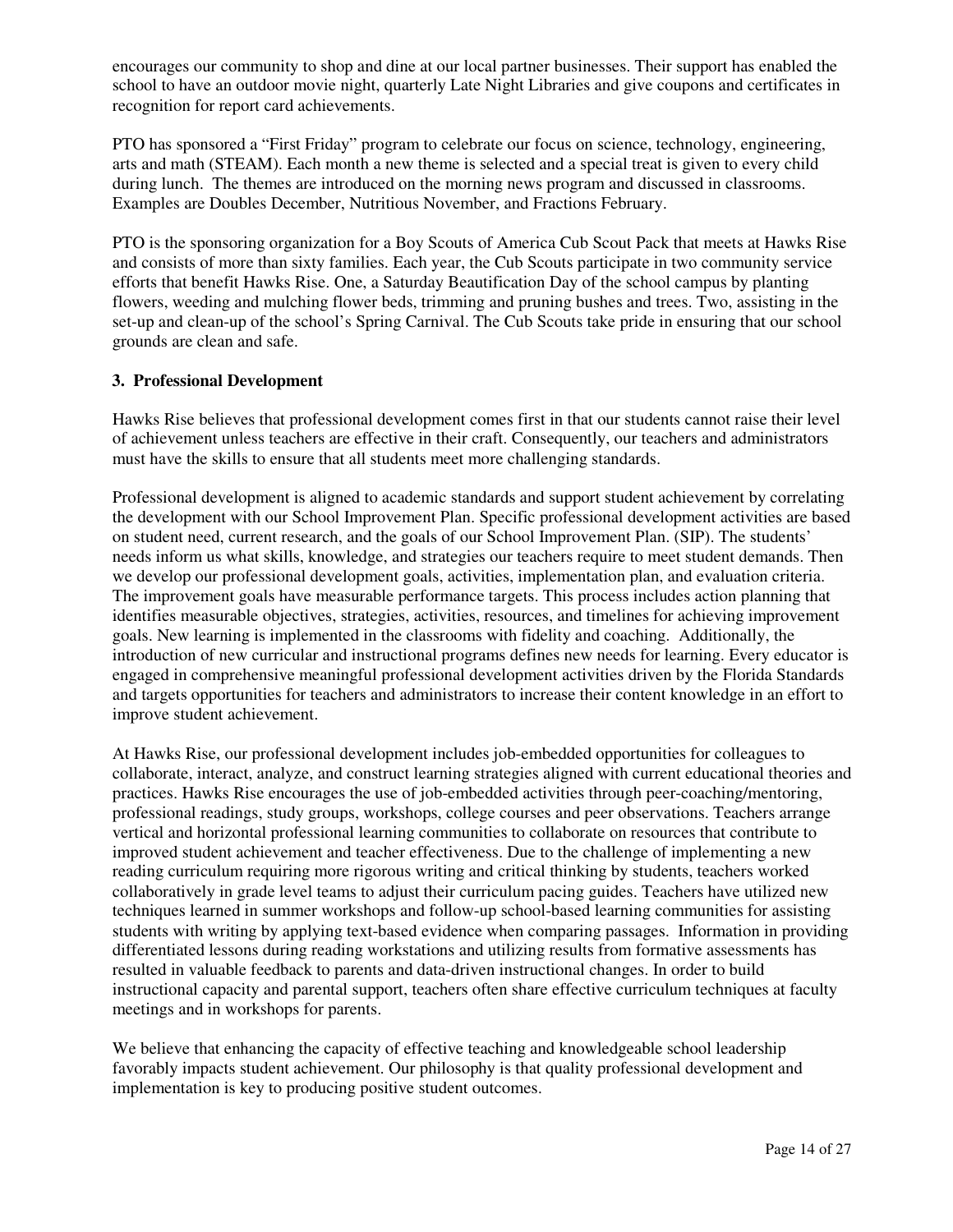#### **4. School Leadership**

The philosophy of the principal of Hawks Rise is that everyone should do his/her best always. This philosophy is shared on the morning news through words of encouragement to persevere, perfect practice makes perfect, know your individual goals so that you can strive to achieve them. High expectations are presented in the August faculty meeting, grade chair and grade level progress monitoring meetings, and school improvement plan (SIP) committee meetings. These high expectations result in teacher "can do" attitudes for all students resulting in an increase in general education interventions and a reduction in student referrals to special education. Teachers are supported and urged to share information and work on school and district curriculum teams. A professional library is maintained and instructional practices are shared in the weekly faculty newsletter, the Hawks Squawk, through email, and during faculty meetings. All instructional resources and educational programs must be proven practices and support our school's vision and mission.

The assistant principal supports and collaborates with the principal to provide leadership in curriculum, implementation of effective instructional practices, and analysis of student data leading to increased student achievement. Both school administrators review grade level long-range plans, daily lesson plans, and student report cards. With a faculty of 58 teachers, over 325 formal and informal classroom observations and walkthroughs are administered annually with follow-up conferences to provide commendations and corrections. The principal and assistant principal are visible throughout the campus, greeting students and parents, performing transportation duty, supervising cafeteria behavior, visiting classrooms, attending parent/teacher conferences and providing a positive role model for faculty, staff, parents and students.

Team leaders serve as grade level chairs and meet with school administration bi-monthly to learn of district initiatives to share with their grade level teams. These meetings are also a forum to bring to administrators ideas or concerns that teams may have regarding curriculum challenges, instructional planning or assessment calendars. Team leaders hold weekly meetings with teachers in their grade level or area to plan curriculum implementation and assessments, ensure district instructional calendars are followed and discuss grade level specific activities/events.

School curriculum advocates attend district professional development and share information learned with grade chairs who then share with their grade level teams. This train-the-trainer model has been effective in providing opportunities to "grow" more teacher leaders. Consequently, there have been six teachers in the past five years who have participated in the district training for future school administrators.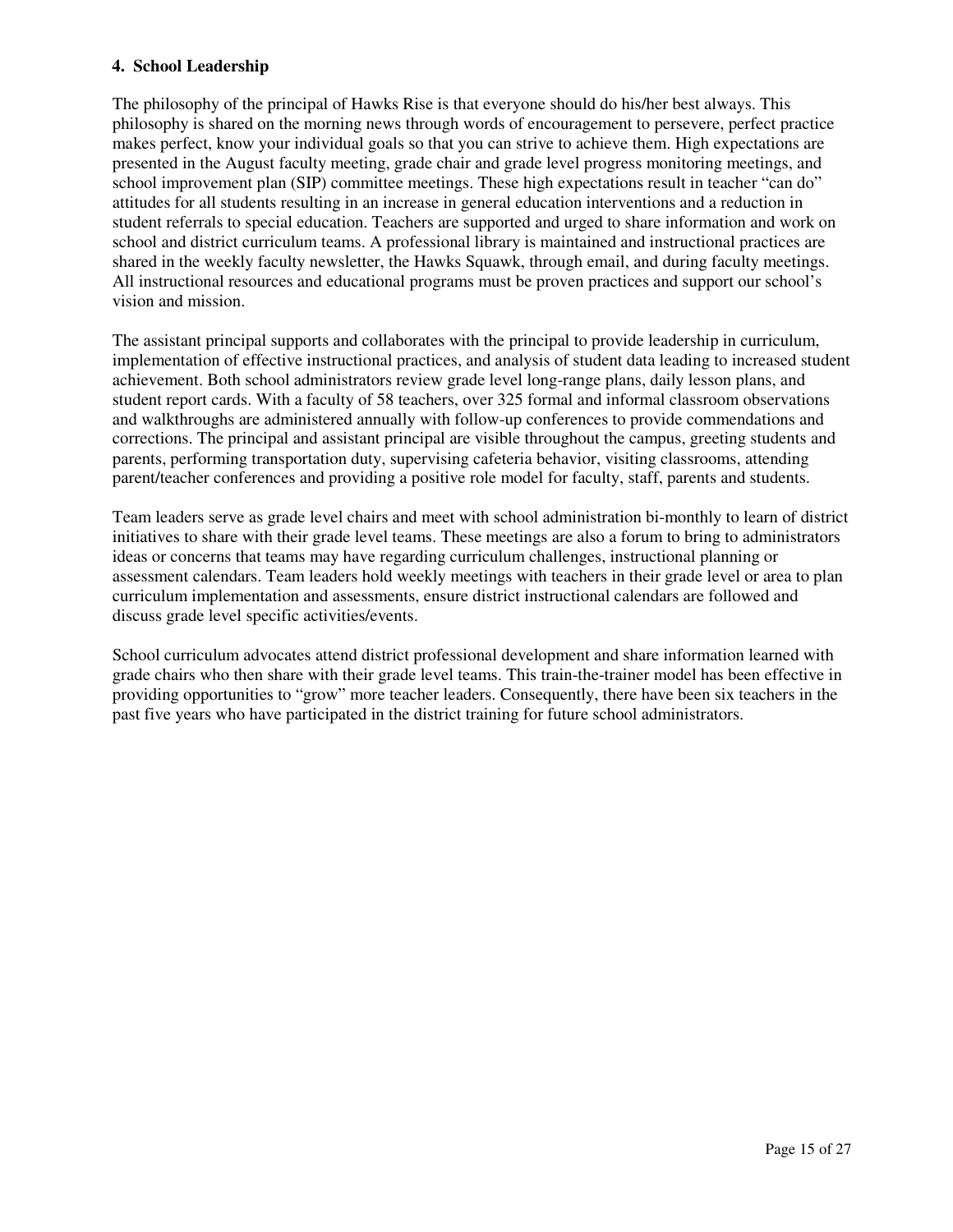| <b>Subject: Math</b>                | <b>Test:</b> Florida Comprehensive Assessment |
|-------------------------------------|-----------------------------------------------|
|                                     | Test                                          |
| <b>All Students Tested/Grade: 3</b> | <b>Edition/Publication Year: 2014</b>         |
| <b>Publisher: Pearson</b>           |                                               |

| School Year                      | 2013-2014      | 2012-2013      | 2011-2012      | 2010-2011      | 2009-2010      |
|----------------------------------|----------------|----------------|----------------|----------------|----------------|
| Testing month                    | Apr            | Apr            | Apr            | Apr            | Mar            |
| <b>SCHOOL SCORES*</b>            |                |                |                |                |                |
| Level 3 or above                 | 90             | 95             | 89             | 98             | 98             |
| Level 4 or above                 | 67             | 74             | 74             | 84             | 92             |
| Number of students tested        | 130            | 125            | 104            | 113            | 113            |
| Percent of total students tested | 100            | 99             | 100            | 100            | 100            |
| Number of students tested with   |                |                |                |                |                |
| alternative assessment           |                |                |                |                |                |
| % of students tested with        | $\overline{0}$ | $\overline{0}$ | $\overline{0}$ | $\overline{0}$ | $\overline{0}$ |
| alternative assessment           |                |                |                |                |                |
| <b>SUBGROUP SCORES</b>           |                |                |                |                |                |
| 1. Free and Reduced-Price        |                |                |                |                |                |
| Meals/Socio-Economic/            |                |                |                |                |                |
| <b>Disadvantaged Students</b>    |                |                |                |                |                |
| Level 3 or above                 | 71             | 64             | 60             | 89             | 91             |
| Level 4 or above                 | 29             | 29             | 20             | 22             | 73             |
| Number of students tested        | 10             | 9              | 6              | 8              | 10             |
| 2. Students receiving Special    |                |                |                |                |                |
| <b>Education</b>                 |                |                |                |                |                |
| Level 3 or above                 | 55             | 73             | 61             | 100            | 80             |
| Level 4 or above                 | 35             | 47             | 44             | 80             | 80             |
| Number of students tested        | 11             | 11             | 11             | 5              | $\overline{4}$ |
| 3. English Language Learner      |                |                |                |                |                |
| <b>Students</b>                  |                |                |                |                |                |
| Level $3$ or above               |                |                |                |                |                |
| Level 4 or above                 |                |                |                |                |                |
| Number of students tested        |                |                |                |                |                |
| 4. Hispanic or Latino            |                |                |                |                |                |
| <b>Students</b>                  |                |                |                |                |                |
| Level 3 or above                 |                |                |                |                |                |
| Level 4 or above                 |                |                |                |                |                |
| Number of students tested        |                |                |                |                |                |
| 5. African- American             |                |                |                |                |                |
| <b>Students</b>                  |                |                |                |                |                |
| Level 3 or above                 | 65             | 71             | 73             | 91             | 88             |
| Level 4 or above                 | 18             | 29             | 47             | 45             | 63             |
| Number of students tested        | 11             | 5              | 11             | 10             | $\tau$         |
| <b>6. Asian Students</b>         |                |                |                |                |                |
| Level 3 or above                 | 94             | 96             | 92             | 100            | 100            |
| Level 4 or above                 | 88             | 91             | 92             | 92             | 100            |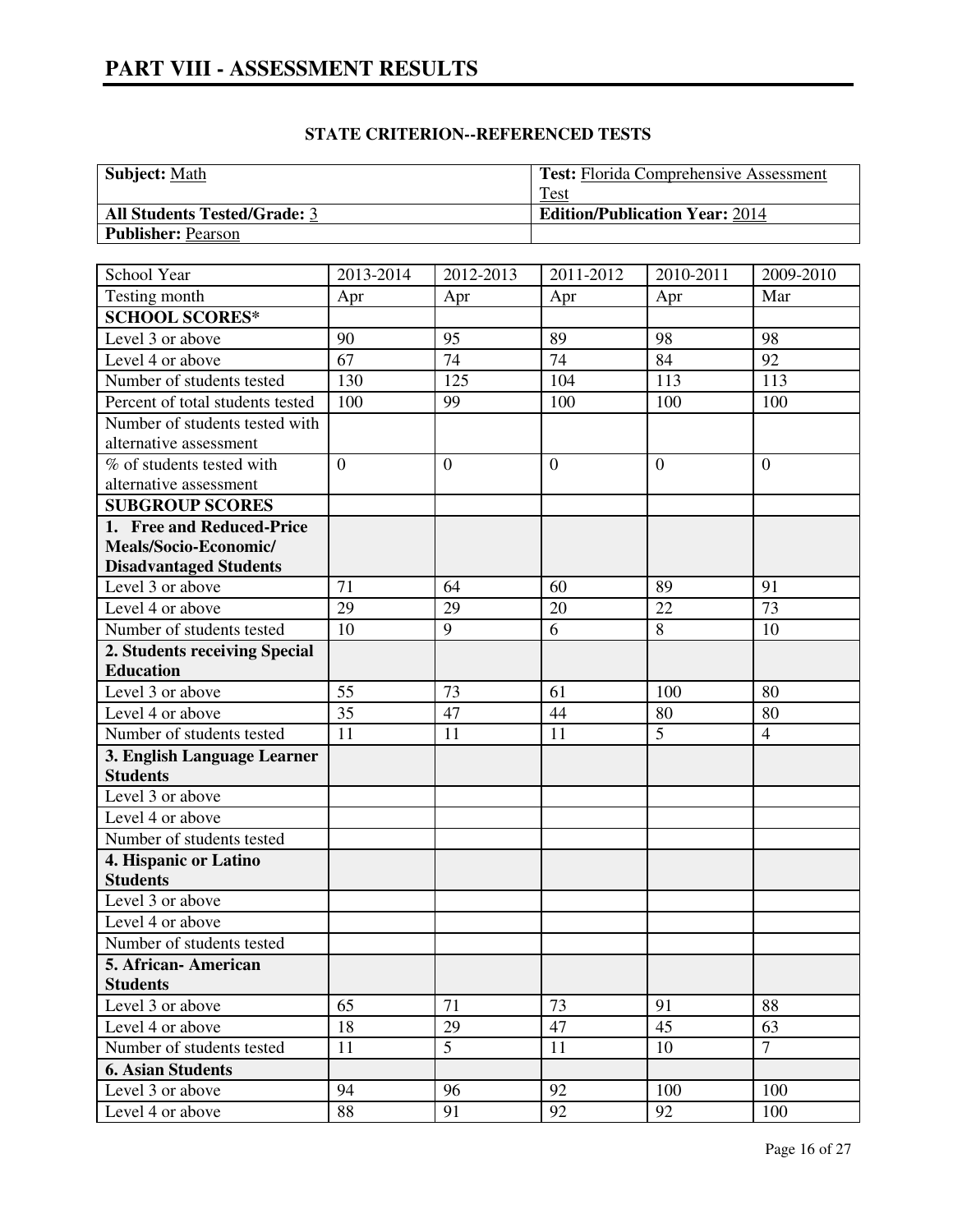| School Year                      | 2013-2014 | 2012-2013 | 2011-2012 | 2010-2011 | 2009-2010 |
|----------------------------------|-----------|-----------|-----------|-----------|-----------|
| Number of students tested        | 16        | 22        | 11        | 13        | 18        |
| 7. American Indian or            |           |           |           |           |           |
| <b>Alaska Native Students</b>    |           |           |           |           |           |
| Level 3 or above                 |           |           |           |           |           |
| Level 4 or above                 |           |           |           |           |           |
| Number of students tested        |           |           |           |           |           |
| 8. Native Hawaiian or other      |           |           |           |           |           |
| <b>Pacific Islander Students</b> |           |           |           |           |           |
| Level 3 or above                 |           |           |           |           |           |
| Level 4 or above                 |           |           |           |           |           |
| Number of students tested        |           |           |           |           |           |
| 9. White Students                |           |           |           |           |           |
| Level 3 or above                 | 96        | 97        | 91        | 99        | 99        |
| Level 4 or above                 | 73        | 74        | 77        | 90        | 92        |
| Number of students tested        | 95        | 93        | 75        | 83        | 75        |
| 10. Two or More Races            |           |           |           |           |           |
| identified Students              |           |           |           |           |           |
| Level 3 or above                 |           |           |           |           |           |
| Level 4 or above                 |           |           |           |           |           |
| Number of students tested        |           |           |           |           |           |
| 11. Other 1: Other 1             |           |           |           |           |           |
| Level 3 or above                 |           |           |           |           |           |
| Level 4 or above                 |           |           |           |           |           |
| Number of students tested        |           |           |           |           |           |
| 12. Other 2: Other 2             |           |           |           |           |           |
| Level 3 or above                 |           |           |           |           |           |
| Level 4 or above                 |           |           |           |           |           |
| Number of students tested        |           |           |           |           |           |
| 13. Other 3: Other 3             |           |           |           |           |           |
| Level 3 or above                 |           |           |           |           |           |
| Level 4 or above                 |           |           |           |           |           |
| Number of students tested        |           |           |           |           |           |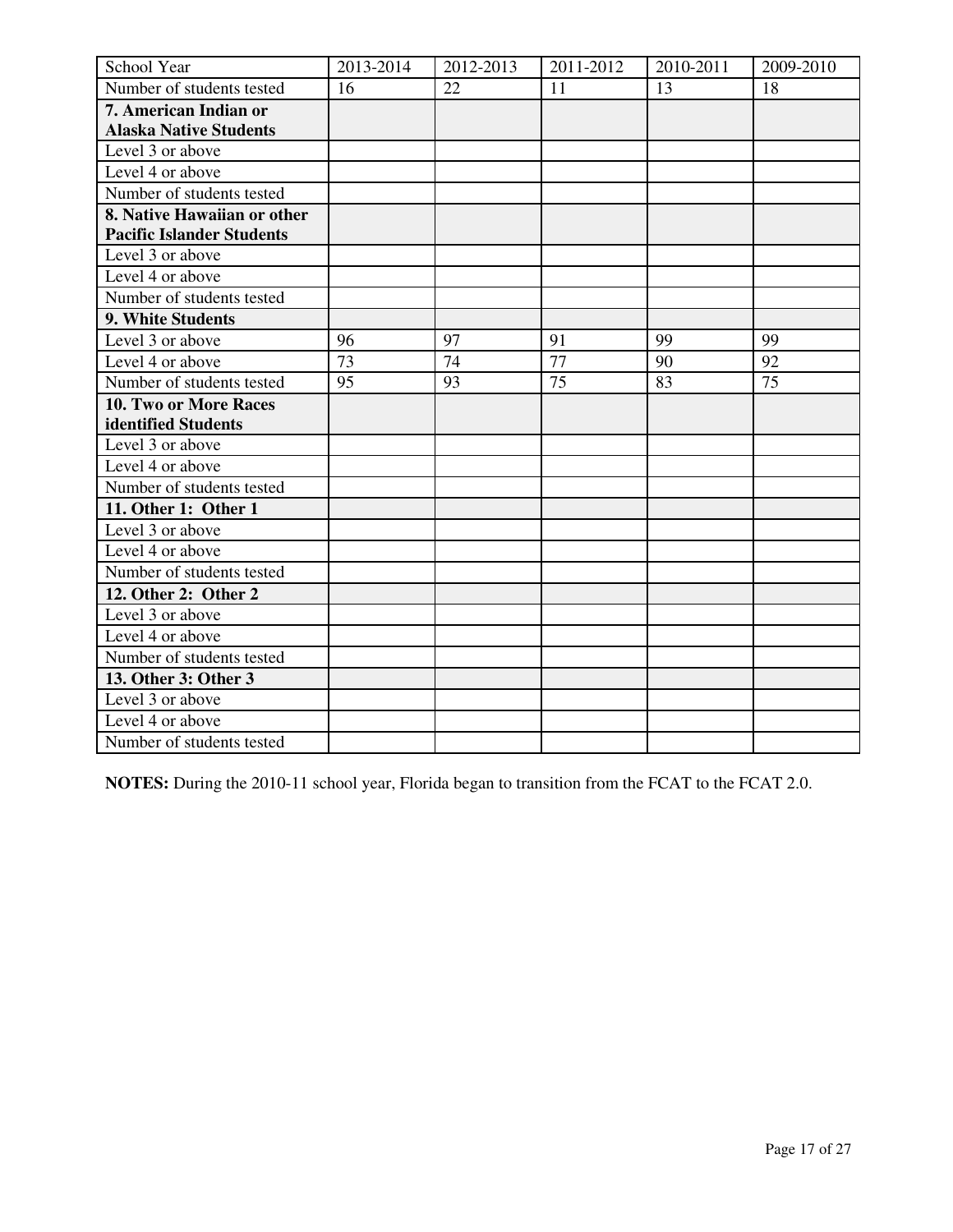| <b>Subject: Math</b>                | <b>Test:</b> Florida Comprehensive Assessment |
|-------------------------------------|-----------------------------------------------|
|                                     | Test                                          |
| <b>All Students Tested/Grade: 4</b> | <b>Edition/Publication Year: 2014</b>         |
| <b>Publisher: Pearson</b>           |                                               |

| School Year                                    | 2013-2014      | 2012-2013    | 2011-2012      | 2010-2011      | 2009-2010    |
|------------------------------------------------|----------------|--------------|----------------|----------------|--------------|
| Testing month                                  | Apr            | Apr          | Apr            | Apr            | Mar          |
| <b>SCHOOL SCORES*</b>                          |                |              |                |                |              |
| Level 3 or above                               | 93             | 88           | 86             | 96             | 93           |
| Level 4 or above                               | 75             | 69           | 66             | 86             | 72           |
| Number of students tested                      | 131            | 105          | 116            | 119            | 124          |
| Percent of total students tested               | 100            | 100          | 100            | 100            | 100          |
| Number of students tested with                 |                |              |                |                |              |
| alternative assessment                         |                |              |                |                |              |
| % of students tested with                      | $\mathbf{1}$   | $\mathbf{1}$ | $\overline{0}$ | $\overline{0}$ | $\mathbf{1}$ |
| alternative assessment                         |                |              |                |                |              |
| <b>SUBGROUP SCORES</b>                         |                |              |                |                |              |
| 1. Free and Reduced-Price                      |                |              |                |                |              |
| Meals/Socio-Economic/                          |                |              |                |                |              |
| <b>Disadvantaged Students</b>                  |                |              |                |                |              |
| Level 3 or above                               | 64             | 50           | 47             | 78             | 65           |
| Level 4 or above                               | 36             | 14           | 13             | 67             | 53           |
| Number of students tested                      | 9              | $\tau$       | $\overline{7}$ | $\overline{7}$ | 11           |
| 2. Students receiving Special                  |                |              |                |                |              |
| <b>Education</b><br>Level 3 or above           | 59             | 60           | 59             | 75             | 77           |
|                                                | 53             |              | 35             | 75             |              |
| Level 4 or above                               | 10             | 40<br>9      | 10             | 3              | 69           |
| Number of students tested                      |                |              |                |                | 10           |
| 3. English Language Learner<br><b>Students</b> |                |              |                |                |              |
| Level 3 or above                               |                |              |                |                |              |
| Level 4 or above                               |                |              |                |                |              |
| Number of students tested                      |                |              |                |                |              |
| 4. Hispanic or Latino                          |                |              |                |                |              |
| <b>Students</b>                                |                |              |                |                |              |
| Level 3 or above                               |                |              |                |                |              |
| Level 4 or above                               |                |              |                |                |              |
| Number of students tested                      |                |              |                |                |              |
| 5. African- American                           |                |              |                |                |              |
| <b>Students</b>                                |                |              |                |                |              |
| Level 3 or above                               | 67             | 60           | 50             | 75             | 78           |
| Level 4 or above                               | 33             | 27           | 25             | 63             | 61           |
| Number of students tested                      | $\overline{4}$ | 9            | 6              | 6              | 14           |
| <b>6. Asian Students</b>                       |                |              |                |                |              |
| Level 3 or above                               | 100            | 100          | 88             | 100            | 92           |
| Level 4 or above                               | 92             | 92           | 76             | 100            | 92           |
| Number of students tested                      | 25             | 13           | 15             | 21             | 11           |
| 7. American Indian or                          |                |              |                |                |              |
| <b>Alaska Native Students</b>                  |                |              |                |                |              |
| Level 3 or above                               |                |              |                |                |              |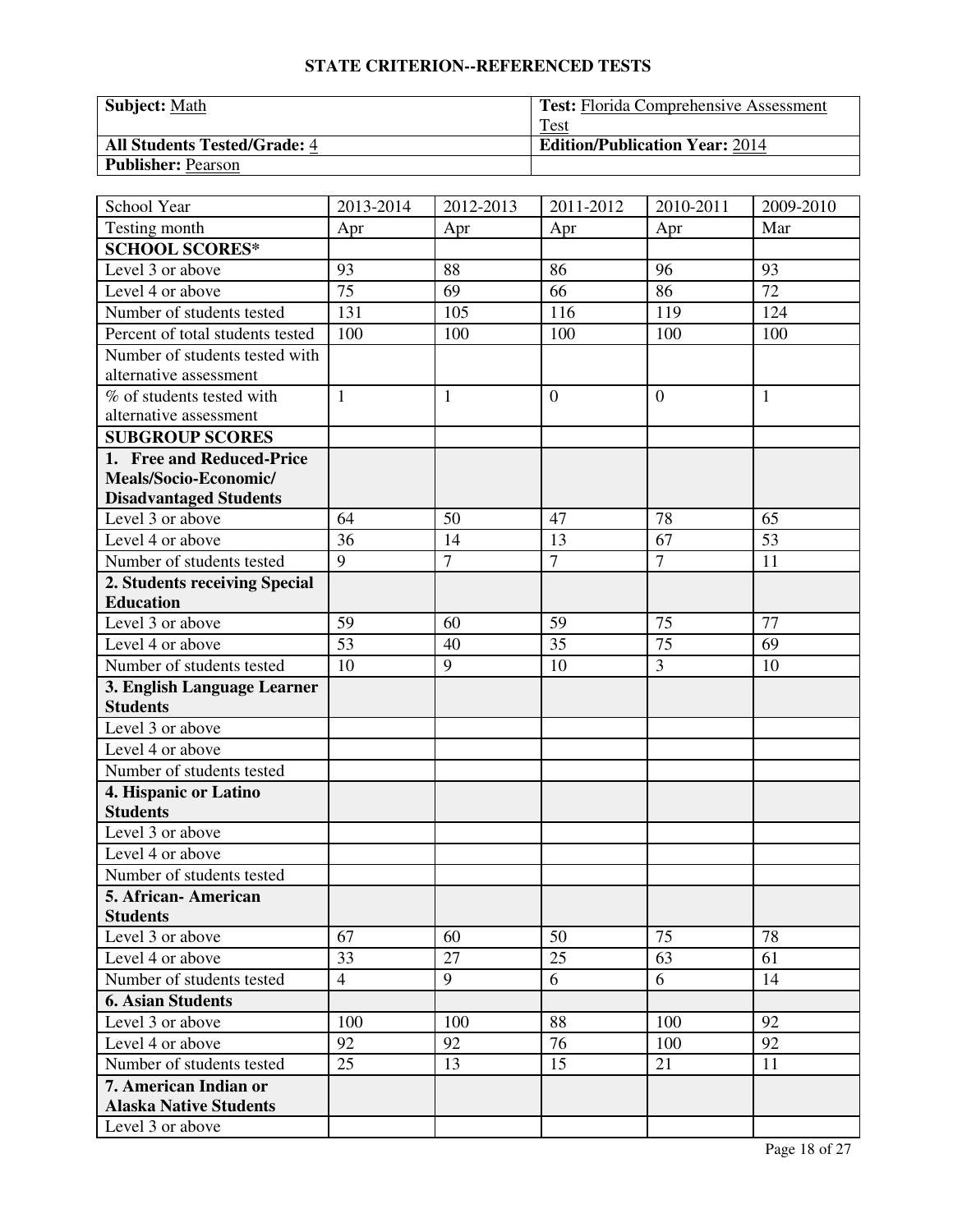| School Year                      | 2013-2014 | 2012-2013 | 2011-2012 | 2010-2011 | 2009-2010 |
|----------------------------------|-----------|-----------|-----------|-----------|-----------|
| Level 4 or above                 |           |           |           |           |           |
| Number of students tested        |           |           |           |           |           |
| 8. Native Hawaiian or other      |           |           |           |           |           |
| <b>Pacific Islander Students</b> |           |           |           |           |           |
| Level 3 or above                 |           |           |           |           |           |
| Level 4 or above                 |           |           |           |           |           |
| Number of students tested        |           |           |           |           |           |
| 9. White Students                |           |           |           |           |           |
| Level 3 or above                 | 93        | 94        | 91        | 96        | 96        |
| Level 4 or above                 | 73        | 75        | 71        | 85        | 73        |
| Number of students tested        | 96        | 76        | 89        | 81        | 88        |
| <b>10. Two or More Races</b>     |           |           |           |           |           |
| identified Students              |           |           |           |           |           |
| Level 3 or above                 |           |           |           |           |           |
| Level 4 or above                 |           |           |           |           |           |
| Number of students tested        |           |           |           |           |           |
| 11. Other 1: Other 1             |           |           |           |           |           |
| Level 3 or above                 |           |           |           |           |           |
| Level 4 or above                 |           |           |           |           |           |
| Number of students tested        |           |           |           |           |           |
| 12. Other 2: Other 2             |           |           |           |           |           |
| Level 3 or above                 |           |           |           |           |           |
| Level 4 or above                 |           |           |           |           |           |
| Number of students tested        |           |           |           |           |           |
| 13. Other 3: Other 3             |           |           |           |           |           |
| Level 3 or above                 |           |           |           |           |           |
| Level 4 or above                 |           |           |           |           |           |
| Number of students tested        |           |           |           |           |           |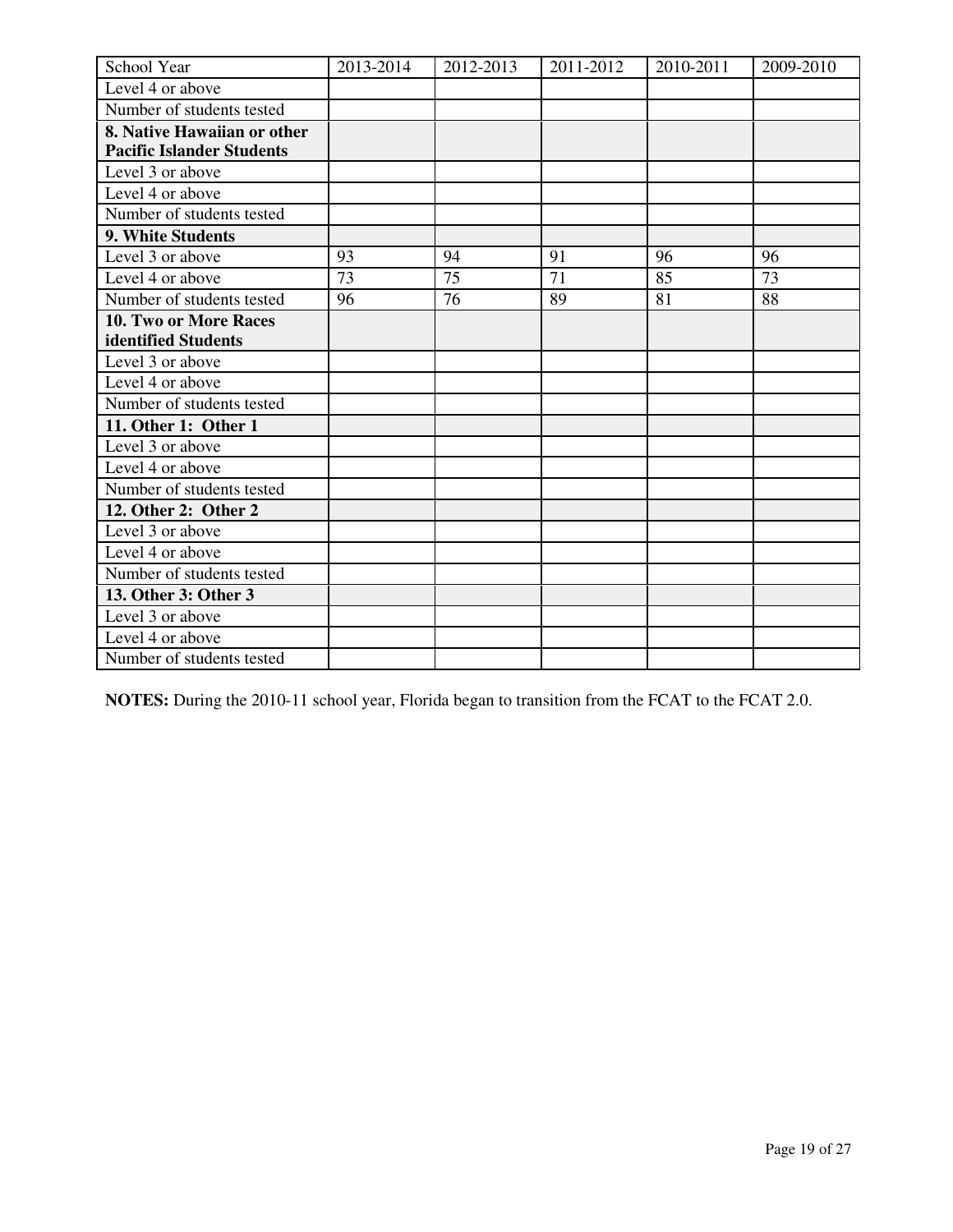| <b>Subject: Math</b>                | <b>Test:</b> Florida Comprehensive Assessment |
|-------------------------------------|-----------------------------------------------|
|                                     | Test                                          |
| <b>All Students Tested/Grade: 5</b> | <b>Edition/Publication Year: 2014</b>         |
| <b>Publisher: Pearson</b>           |                                               |

| School Year                                              | 2013-2014      | 2012-2013      | 2011-2012      | 2010-2011    | 2009-2010      |
|----------------------------------------------------------|----------------|----------------|----------------|--------------|----------------|
| Testing month                                            | Apr            | Apr            | Apr            | Apr          | Mar            |
| <b>SCHOOL SCORES*</b>                                    |                |                |                |              |                |
| Level 3 or above                                         | 86             | 83             | 88             | 92           | 91             |
| Level 4 or above                                         | 59             | 56             | 67             | 78           | 72             |
| Number of students tested                                | 107            | 111            | 126            | 132          | 119            |
| Percent of total students tested                         | 100            | 99             | 100            | 100          | 100            |
| Number of students tested with<br>alternative assessment |                |                |                |              |                |
| % of students tested with<br>alternative assessment      | $\mathbf{1}$   | $\mathbf{0}$   | $\mathbf{1}$   | $\mathbf{1}$ | $\overline{0}$ |
| <b>SUBGROUP SCORES</b>                                   |                |                |                |              |                |
| 1. Free and Reduced-Price                                |                |                |                |              |                |
| Meals/Socio-Economic/                                    |                |                |                |              |                |
| <b>Disadvantaged Students</b>                            |                |                |                |              |                |
| Level 3 or above                                         | 54             | 31             | 65             | 64           | 67             |
| Level 4 or above                                         | 31             | 6              | 29             | 57           | 27             |
| Number of students tested                                | $\overline{7}$ | $\overline{5}$ | 11             | 9            | 10             |
| 2. Students receiving Special                            |                |                |                |              |                |
| <b>Education</b>                                         |                |                |                |              |                |
| Level 3 or above                                         | 75             | 69             | 60             | 82           | 100            |
| Level 4 or above                                         | 38             | 38             | 33             | 73           | 64             |
| Number of students tested                                | 12             | 9              | 9              | 9            | 11             |
| 3. English Language Learner                              |                |                |                |              |                |
| <b>Students</b>                                          |                |                |                |              |                |
| Level 3 or above                                         |                |                |                |              |                |
| Level 4 or above                                         |                |                |                |              |                |
| Number of students tested                                |                |                |                |              |                |
| 4. Hispanic or Latino                                    |                |                |                |              |                |
| <b>Students</b>                                          |                |                |                |              |                |
| Level 3 or above                                         |                |                |                |              |                |
| Level 4 or above                                         |                |                |                |              |                |
| Number of students tested                                |                |                |                |              |                |
| 5. African - American                                    |                |                |                |              |                |
| <b>Students</b>                                          |                |                |                |              |                |
| Level 3 or above                                         | 67             | 53             | 54             | 76           | 60             |
| Level 4 or above                                         | 13             | $\mathbf{0}$   | 23             | 59           | 33             |
| Number of students tested                                | 10             | 8              | $\overline{7}$ | 13           | 9              |
| <b>6. Asian Students</b>                                 |                |                |                |              |                |
| Level 3 or above                                         | 100            | 100            | 100            | 100          | 100            |
| Level 4 or above                                         | 93             | 79             | 100            | 100          | 100            |
| Number of students tested                                | 14             | 14             | 20             | 11           | 13             |
| 7. American Indian or                                    |                |                |                |              |                |
| <b>Alaska Native Students</b>                            |                |                |                |              |                |
| Level 3 or above                                         |                |                |                |              |                |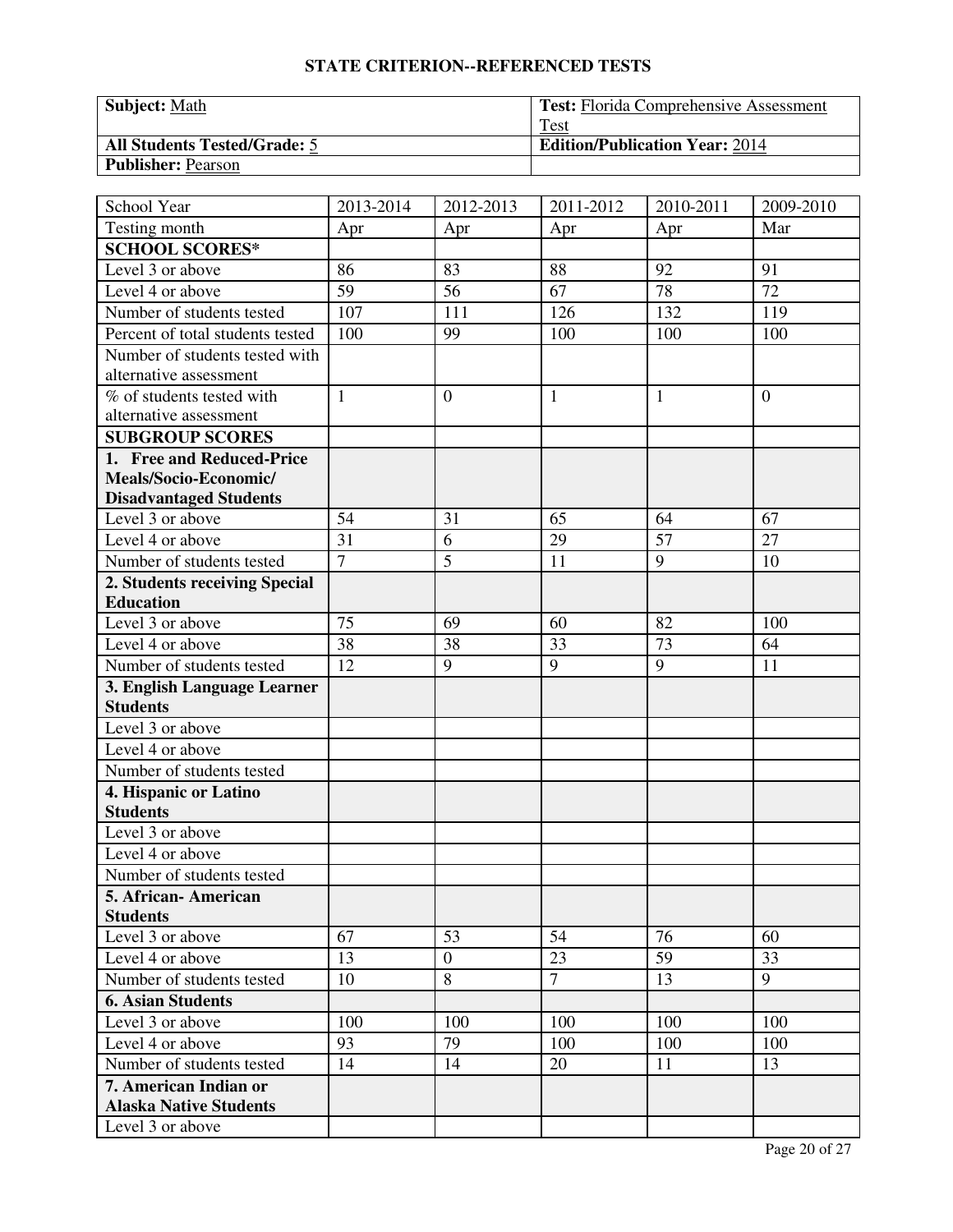| School Year                      | 2013-2014 | 2012-2013 | 2011-2012 | 2010-2011 | 2009-2010 |
|----------------------------------|-----------|-----------|-----------|-----------|-----------|
| Level 4 or above                 |           |           |           |           |           |
| Number of students tested        |           |           |           |           |           |
| 8. Native Hawaiian or other      |           |           |           |           |           |
| <b>Pacific Islander Students</b> |           |           |           |           |           |
| Level 3 or above                 |           |           |           |           |           |
| Level 4 or above                 |           |           |           |           |           |
| Number of students tested        |           |           |           |           |           |
| 9. White Students                |           |           |           |           |           |
| Level 3 or above                 | 89        | 89        | 90        | 94        | 95        |
| Level 4 or above                 | 64        | 63        | 66        | 78        | 73        |
| Number of students tested        | 76        | 85        | 89        | 96        | 92        |
| <b>10. Two or More Races</b>     |           |           |           |           |           |
| identified Students              |           |           |           |           |           |
| Level 3 or above                 |           |           |           |           |           |
| Level 4 or above                 |           |           |           |           |           |
| Number of students tested        |           |           |           |           |           |
| 11. Other 1: Other 1             |           |           |           |           |           |
| Level 3 or above                 |           |           |           |           |           |
| Level 4 or above                 |           |           |           |           |           |
| Number of students tested        |           |           |           |           |           |
| 12. Other 2: Other 2             |           |           |           |           |           |
| Level 3 or above                 |           |           |           |           |           |
| Level 4 or above                 |           |           |           |           |           |
| Number of students tested        |           |           |           |           |           |
| 13. Other 3: Other 3             |           |           |           |           |           |
| Level 3 or above                 |           |           |           |           |           |
| Level 4 or above                 |           |           |           |           |           |
| Number of students tested        |           |           |           |           |           |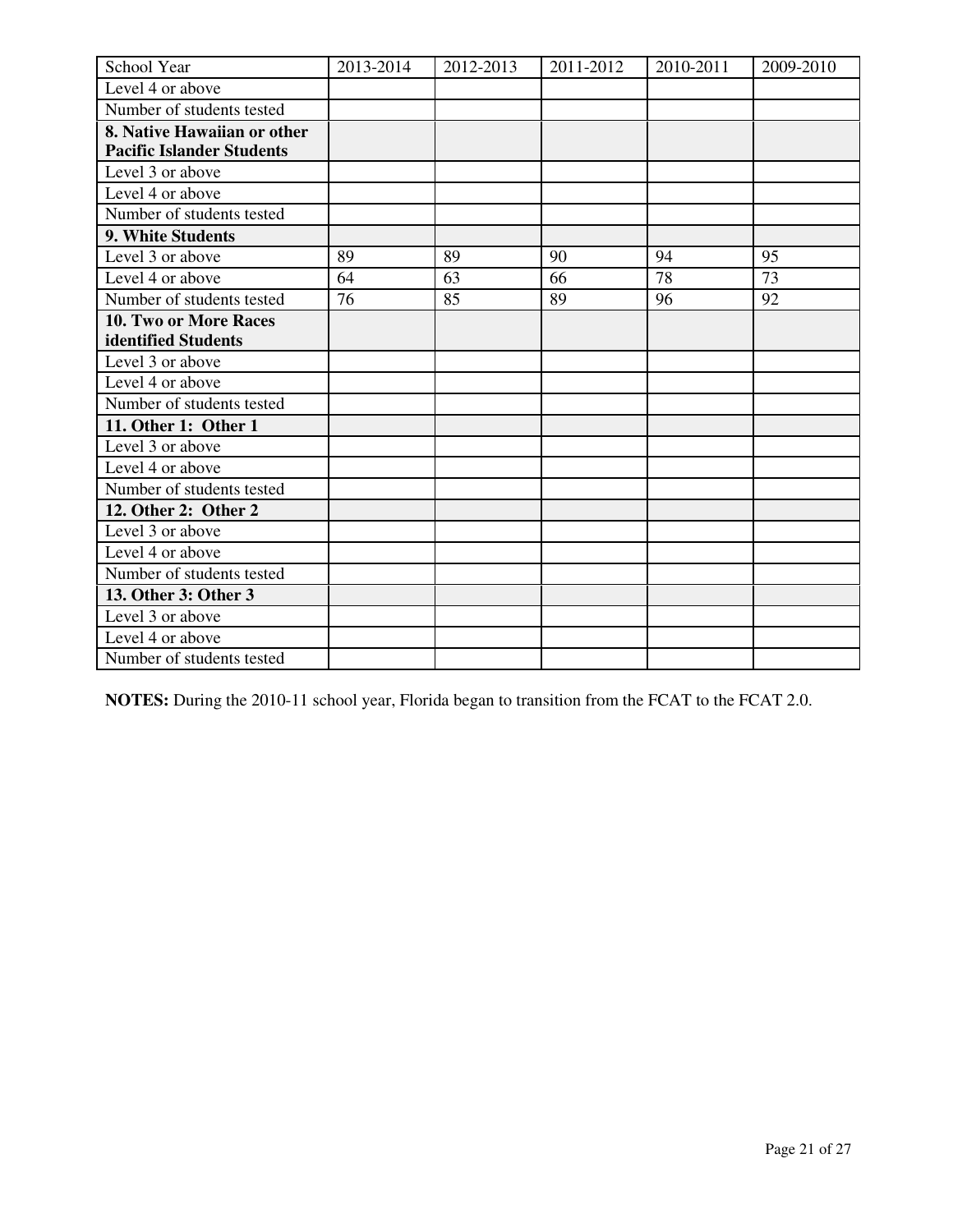| <b>Subject:</b> Reading/ELA         | <b>Test:</b> Florida Comprehensive Assessment |
|-------------------------------------|-----------------------------------------------|
|                                     | Test                                          |
| <b>All Students Tested/Grade: 3</b> | <b>Edition/Publication Year: 2014</b>         |
| <b>Publisher: Pearson</b>           |                                               |

| School Year                      | 2013-2014      | 2012-2013        | 2011-2012      | 2010-2011 | 2009-2010      |
|----------------------------------|----------------|------------------|----------------|-----------|----------------|
| Testing month                    | Apr            | Apr              | Apr            | Apr       | Mar            |
| <b>SCHOOL SCORES*</b>            |                |                  |                |           |                |
| Level 3 or above                 | 88             | 94               | 86             | 97        | 97             |
| Level 4 or above                 | 77             | 86               | 77             | 77        | 77             |
| Number of students tested        | 127            | 124              | 101            | 112       | 112            |
| Percent of total students tested | 100            | 99               | 100            | 100       | 100            |
| Number of students tested with   |                |                  |                |           |                |
| alternative assessment           |                |                  |                |           |                |
| % of students tested with        | $\overline{0}$ | $\boldsymbol{0}$ | $\overline{0}$ | $\theta$  | $\overline{0}$ |
| alternative assessment           |                |                  |                |           |                |
| <b>SUBGROUP SCORES</b>           |                |                  |                |           |                |
| 1. Free and Reduced-Price        |                |                  |                |           |                |
| Meals/Socio-Economic/            |                |                  |                |           |                |
| <b>Disadvantaged Students</b>    |                |                  |                |           |                |
| Level 3 or above                 | 43             | 79               | 70             | 89        | 82             |
| Level 4 or above                 | 36             | 50               | 40             | 33        | 36             |
| Number of students tested        | 6              | 11               | $\overline{7}$ | 8         | 9              |
| 2. Students receiving Special    |                |                  |                |           |                |
| <b>Education</b>                 |                |                  |                |           |                |
| Level 3 or above                 | 50             | 60               | 56             | 100       | 100            |
| Level 4 or above                 | 45             | 47               | 44             | 80        | 80             |
| Number of students tested        | 10             | 9                | 10             | 5         | 5              |
| 3. English Language Learner      |                |                  |                |           |                |
| <b>Students</b>                  |                |                  |                |           |                |
| Level 3 or above                 |                |                  |                |           |                |
| Level 4 or above                 |                |                  |                |           |                |
| Number of students tested        |                |                  |                |           |                |
| 4. Hispanic or Latino            |                |                  |                |           |                |
| <b>Students</b>                  |                |                  |                |           |                |
| Level 3 or above                 |                |                  |                |           |                |
| Level 4 or above                 |                |                  |                |           |                |
| Number of students tested        |                |                  |                |           |                |
| 5. African- American             |                |                  |                |           |                |
| <b>Students</b>                  |                |                  |                |           |                |
| Level 3 or above                 | 59             | 100              | 80             | 91        | 88             |
| Level 4 or above                 | 47             | 71               | 47             | 36        | 38             |
| Number of students tested        | 10             | $\overline{7}$   | 12             | 10        | $\overline{7}$ |
| <b>6. Asian Students</b>         |                |                  |                |           |                |
| Level 3 or above                 | 94             | 96               | 92             | 100       | 94             |
| Level 4 or above                 | 82             | 87               | 92             | 92        | 83             |
| Number of students tested        | 16             | 22               | 11             | 13        | 17             |
| 7. American Indian or            |                |                  |                |           |                |
| <b>Alaska Native Students</b>    |                |                  |                |           |                |
| Level 3 or above                 |                |                  |                |           |                |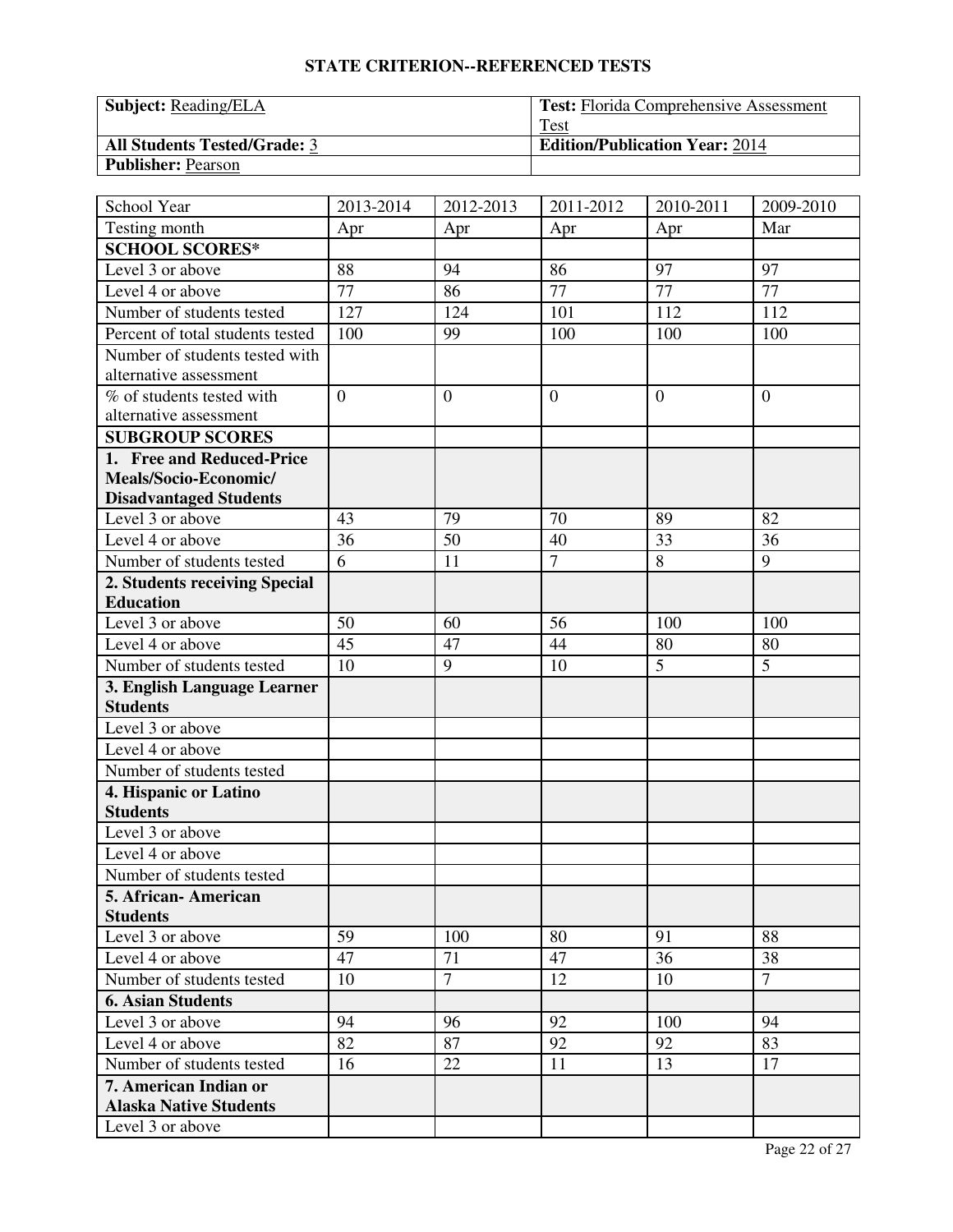| School Year                      | 2013-2014 | 2012-2013 | 2011-2012 | 2010-2011 | 2009-2010 |
|----------------------------------|-----------|-----------|-----------|-----------|-----------|
| Level 4 or above                 |           |           |           |           |           |
| Number of students tested        |           |           |           |           |           |
| 8. Native Hawaiian or other      |           |           |           |           |           |
| <b>Pacific Islander Students</b> |           |           |           |           |           |
| Level 3 or above                 |           |           |           |           |           |
| Level 4 or above                 |           |           |           |           |           |
| Number of students tested        |           |           |           |           |           |
| 9. White Students                |           |           |           |           |           |
| Level 3 or above                 | 94        | 95        | 85        | 98        | 100       |
| Level 4 or above                 | 83        | 88        | 83        | 83        | 79        |
| Number of students tested        | 93        | 91        | 70        | 82        | 76        |
| <b>10. Two or More Races</b>     |           |           |           |           |           |
| identified Students              |           |           |           |           |           |
| Level 3 or above                 |           |           |           |           |           |
| Level 4 or above                 |           |           |           |           |           |
| Number of students tested        |           |           |           |           |           |
| 11. Other 1: Other 1             |           |           |           |           |           |
| Level 3 or above                 |           |           |           |           |           |
| Level 4 or above                 |           |           |           |           |           |
| Number of students tested        |           |           |           |           |           |
| 12. Other 2: Other 2             |           |           |           |           |           |
| Level 3 or above                 |           |           |           |           |           |
| Level 4 or above                 |           |           |           |           |           |
| Number of students tested        |           |           |           |           |           |
| 13. Other 3: Other 3             |           |           |           |           |           |
| Level 3 or above                 |           |           |           |           |           |
| Level 4 or above                 |           |           |           |           |           |
| Number of students tested        |           |           |           |           |           |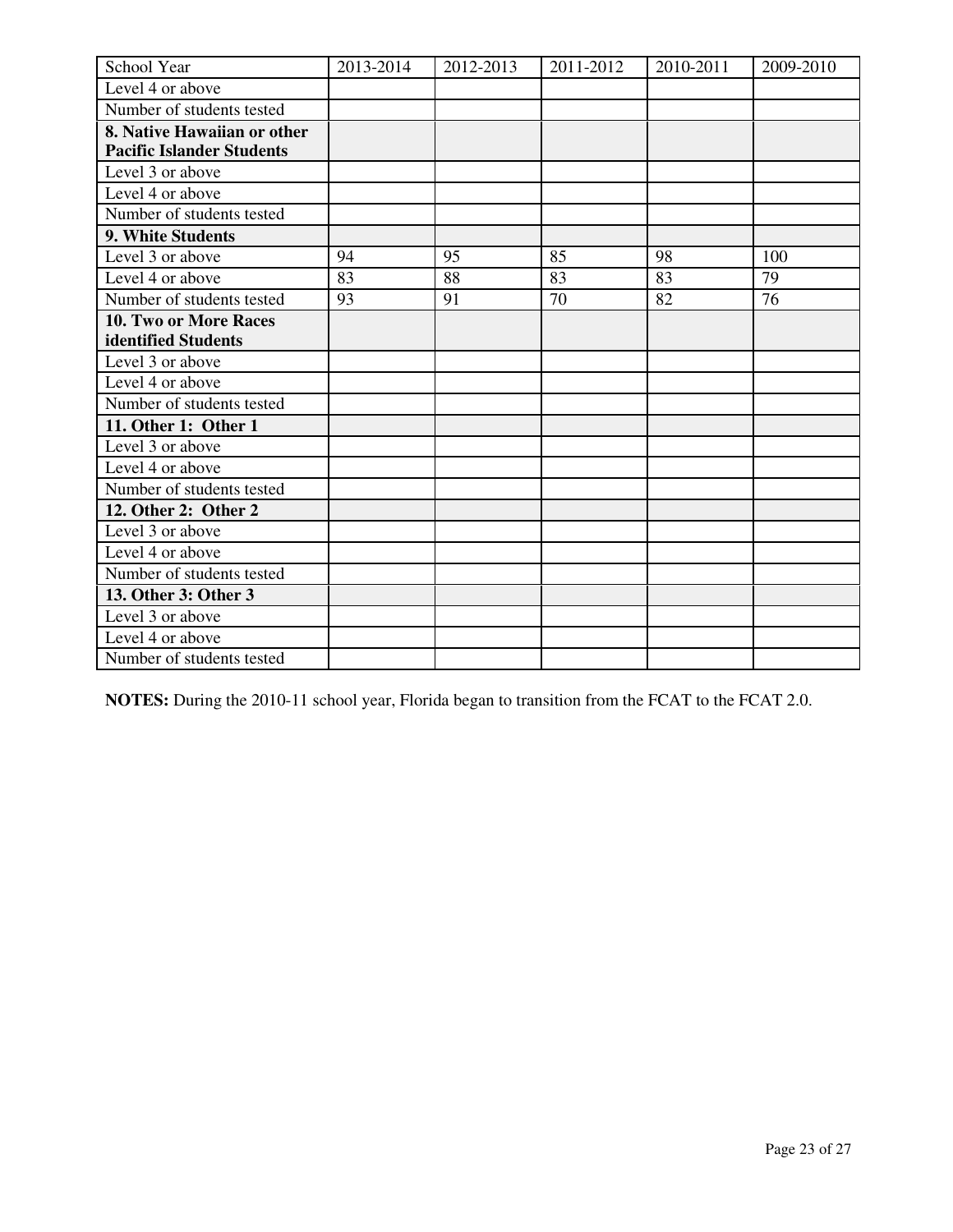| <b>Subject:</b> Reading/ELA         | <b>Test:</b> Florida Comprehensive Assessment |
|-------------------------------------|-----------------------------------------------|
|                                     | Test                                          |
| <b>All Students Tested/Grade: 4</b> | <b>Edition/Publication Year: 2014</b>         |
| <b>Publisher: Pearson</b>           |                                               |

| School Year                              | 2013-2014    | 2012-2013    | 2011-2012      | 2010-2011      | 2009-2010    |
|------------------------------------------|--------------|--------------|----------------|----------------|--------------|
| Testing month                            | Apr          | Apr          | Apr            | Apr            | Mar          |
| <b>SCHOOL SCORES*</b>                    |              |              |                |                |              |
| Level 3 or above                         | 91           | 89           | 90             | 94             | 93           |
| Level 4 or above                         | 72           | 71           | 67             | 78             | 72           |
| Number of students tested                | 129          | 106          | 121            | 116            | 125          |
| Percent of total students tested         | 100          | 100          | 100            | 100            | 100          |
| Number of students tested with           |              |              |                |                |              |
| alternative assessment                   |              |              |                |                |              |
| % of students tested with                | $\mathbf{1}$ | $\mathbf{1}$ | $\overline{0}$ | $\theta$       | $\mathbf{1}$ |
| alternative assessment                   |              |              |                |                |              |
| <b>SUBGROUP SCORES</b>                   |              |              |                |                |              |
| 1. Free and Reduced-Price                |              |              |                |                |              |
| Meals/Socio-Economic/                    |              |              |                |                |              |
| <b>Disadvantaged Students</b>            |              |              |                |                |              |
| Level 3 or above                         | 64           | 64           | 60             | 67             | 82           |
| Level 4 or above                         | 43           | 29           | 13             | 44             | 47           |
| Number of students tested                | 9            | 9            | 9              | 6              | 14           |
| 2. Students receiving Special            |              |              |                |                |              |
| <b>Education</b>                         |              |              |                |                |              |
| Level 3 or above                         | 59           | 60           | 71             | 100            | 85           |
| Level 4 or above                         | 41           | 33           | 35             | 75             | 54           |
| Number of students tested                | 10           | 9            | 12             | $\overline{4}$ | 11           |
| 3. English Language Learner              |              |              |                |                |              |
| <b>Students</b>                          |              |              |                |                |              |
| Level 3 or above                         |              |              |                |                |              |
| Level 4 or above                         |              |              |                |                |              |
| Number of students tested                |              |              |                |                |              |
| 4. Hispanic or Latino<br><b>Students</b> |              |              |                |                |              |
| Level 3 or above                         |              |              |                |                |              |
| Level 4 or above                         |              |              |                |                |              |
| Number of students tested                |              |              |                |                |              |
| 5. African- American                     |              |              |                |                |              |
| <b>Students</b>                          |              |              |                |                |              |
| Level 3 or above                         | 83           | 67           | 50             | 75             | 83           |
| Level 4 or above                         | 67           | 40           | 25             | 38             | 67           |
| Number of students tested                | 5            | 10           | 6              | 6              | 15           |
| <b>6. Asian Students</b>                 |              |              |                |                |              |
| Level 3 or above                         | 92           | 100          | 94             | 95             | 92           |
| Level 4 or above                         | 80           | 85           | 82             | 90             | 83           |
| Number of students tested                | 23           | 13           | 16             | 20             | 11           |
| 7. American Indian or                    |              |              |                |                |              |
| <b>Alaska Native Students</b>            |              |              |                |                |              |
| Level 3 or above                         |              |              |                |                |              |
|                                          |              |              |                |                |              |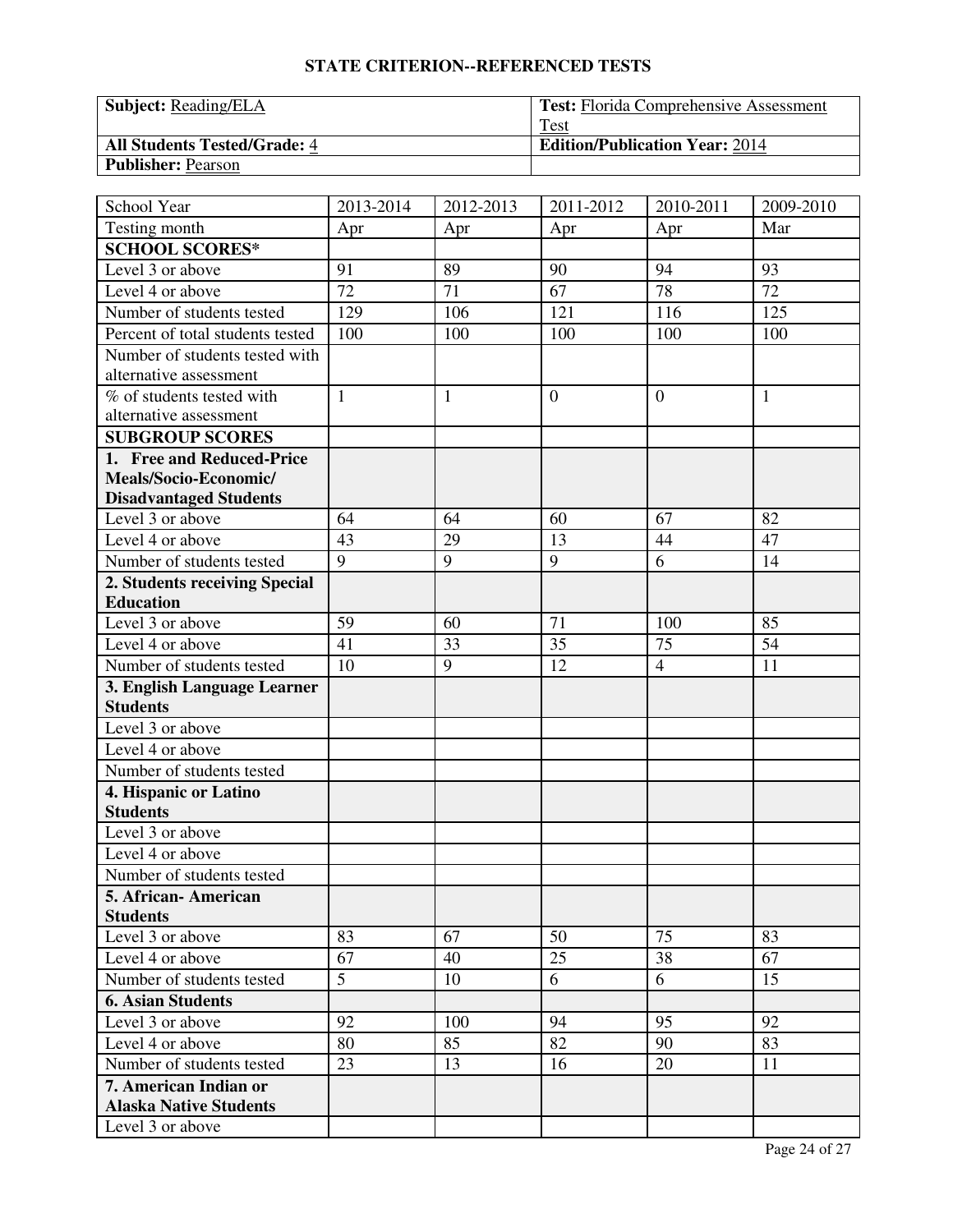| School Year                      | 2013-2014 | 2012-2013 | 2011-2012 | 2010-2011 | 2009-2010 |
|----------------------------------|-----------|-----------|-----------|-----------|-----------|
| Level 4 or above                 |           |           |           |           |           |
| Number of students tested        |           |           |           |           |           |
| 8. Native Hawaiian or other      |           |           |           |           |           |
| <b>Pacific Islander Students</b> |           |           |           |           |           |
| Level 3 or above                 |           |           |           |           |           |
| Level 4 or above                 |           |           |           |           |           |
| Number of students tested        |           |           |           |           |           |
| 9. White Students                |           |           |           |           |           |
| Level 3 or above                 | 92        | 94        | 94        | 95        | 95        |
| Level 4 or above                 | 71        | 78        | 73        | 79        | 75        |
| Number of students tested        | 95        | 76        | 92        | 80        | 87        |
| 10. Two or More Races            |           |           |           |           |           |
| identified Students              |           |           |           |           |           |
| Level 3 or above                 |           |           |           |           |           |
| Level 4 or above                 |           |           |           |           |           |
| Number of students tested        |           |           |           |           |           |
| 11. Other 1: Other 1             |           |           |           |           |           |
| Level 3 or above                 |           |           |           |           |           |
| Level 4 or above                 |           |           |           |           |           |
| Number of students tested        |           |           |           |           |           |
| 12. Other 2: Other 2             |           |           |           |           |           |
| Level 3 or above                 |           |           |           |           |           |
| Level 4 or above                 |           |           |           |           |           |
| Number of students tested        |           |           |           |           |           |
| 13. Other 3: Other 3             |           |           |           |           |           |
| Level 3 or above                 |           |           |           |           |           |
| Level 4 or above                 |           |           |           |           |           |
| Number of students tested        |           |           |           |           |           |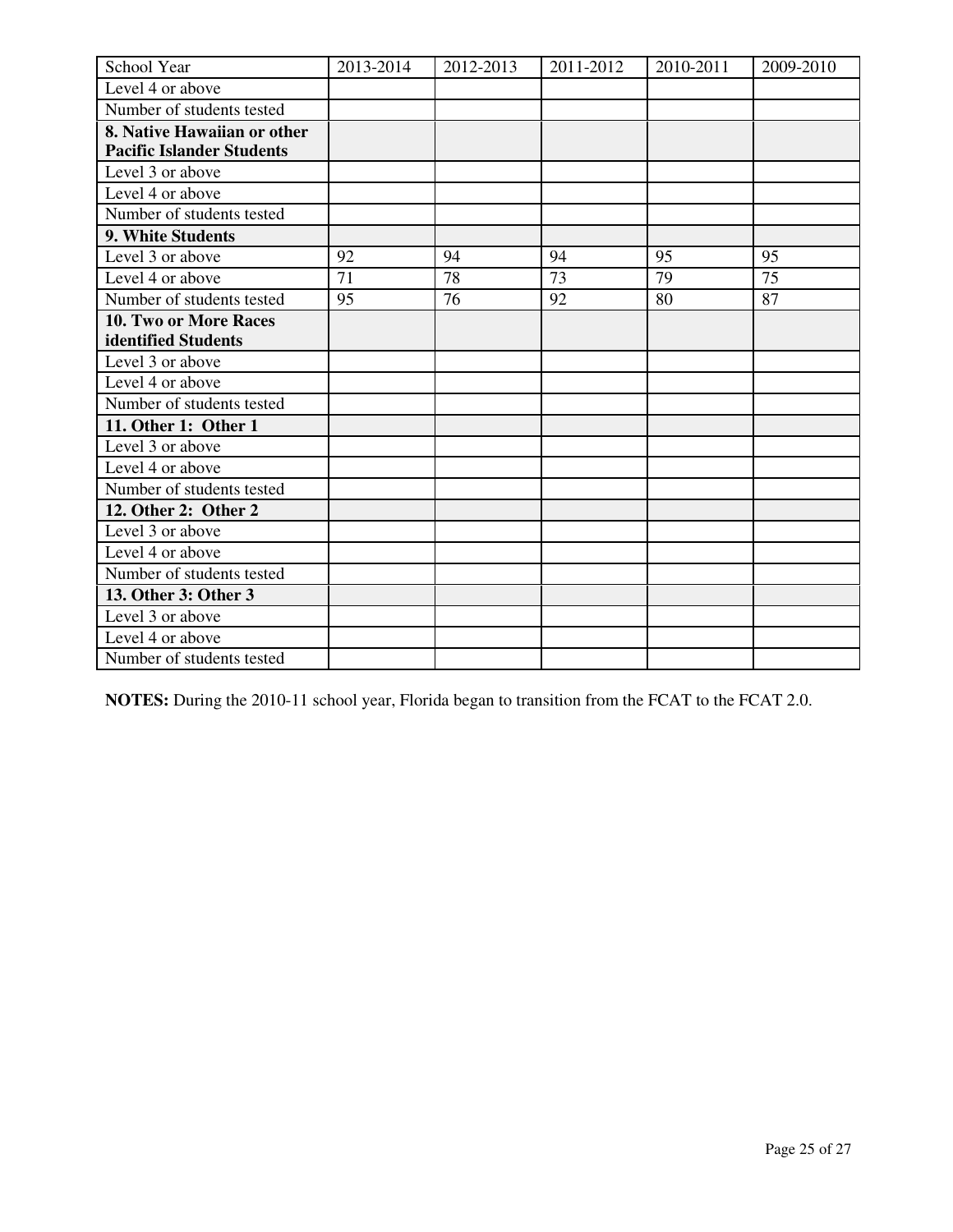| <b>Subject:</b> Reading/ELA         | <b>Test:</b> Florida Comprehensive Assessment |
|-------------------------------------|-----------------------------------------------|
|                                     | Test                                          |
| <b>All Students Tested/Grade: 5</b> | <b>Edition/Publication Year: 2014</b>         |
| <b>Publisher: Pearson</b>           |                                               |

| School Year                      | 2013-2014    | 2012-2013        | 2011-2012    | 2010-2011       | 2009-2010      |
|----------------------------------|--------------|------------------|--------------|-----------------|----------------|
| Testing month                    | Apr          | Apr              | Apr          | Apr             | Mar            |
| <b>SCHOOL SCORES*</b>            |              |                  |              |                 |                |
| Level 3 or above                 | 92           | 91               | 89           | 94              | 94             |
| Level 4 or above                 | 73           | 67               | 71           | $\overline{77}$ | 76             |
| Number of students tested        | 114          | 121              | 127          | 135             | 123            |
| Percent of total students tested | 100          | 99               | 99           | 100             | 100            |
| Number of students tested with   |              |                  |              |                 |                |
| alternative assessment           |              |                  |              |                 |                |
| % of students tested with        | $\mathbf{1}$ | $\boldsymbol{0}$ | $\mathbf{1}$ | $\mathbf{1}$    | $\overline{0}$ |
| alternative assessment           |              |                  |              |                 |                |
| <b>SUBGROUP SCORES</b>           |              |                  |              |                 |                |
| 1. Free and Reduced-Price        |              |                  |              |                 |                |
| Meals/Socio-Economic/            |              |                  |              |                 |                |
| <b>Disadvantaged Students</b>    |              |                  |              |                 |                |
| Level 3 or above                 | 77           | 63               | 59           | 79              | 87             |
| Level 4 or above                 | 38           | 25               | 29           | 57              | 47             |
| Number of students tested        | 10           | 10               | 10           | 11              | 13             |
| 2. Students receiving Special    |              |                  |              |                 |                |
| <b>Education</b>                 |              |                  |              |                 |                |
| Level 3 or above                 | 75           | 62               | 60           | 82              | 82             |
| Level 4 or above                 | 38           | 31               | 47           | 45              | 82             |
| Number of students tested        | 12           | 8                | 9            | 9               | 9              |
| 3. English Language Learner      |              |                  |              |                 |                |
| <b>Students</b>                  |              |                  |              |                 |                |
| Level 3 or above                 |              |                  |              |                 |                |
| Level 4 or above                 |              |                  |              |                 |                |
| Number of students tested        |              |                  |              |                 |                |
| 4. Hispanic or Latino            |              |                  |              |                 |                |
| <b>Students</b>                  |              |                  |              |                 |                |
| Level 3 or above                 |              |                  |              |                 |                |
| Level 4 or above                 |              |                  |              |                 |                |
| Number of students tested        |              |                  |              |                 |                |
| 5. African- American             |              |                  |              |                 |                |
| <b>Students</b>                  |              |                  |              |                 |                |
| Level 3 or above                 | 73           | 67               | 62           | 88              | 80             |
| Level 4 or above                 | 33           | 33               | 31           | 71              | 53             |
| Number of students tested        | 11           | 10               | 8            | 15              | 12             |
| <b>6. Asian Students</b>         |              |                  |              |                 |                |
| Level 3 or above                 | 100          | 100              | 100          | 100             | 100            |
| Level 4 or above                 | 93           | 86               | 85           | 91              | 92             |
| Number of students tested        | 14           | 14               | 20           | 11              | 13             |
| 7. American Indian or            |              |                  |              |                 |                |
| <b>Alaska Native Students</b>    |              |                  |              |                 |                |
| Level 3 or above                 |              |                  |              |                 |                |